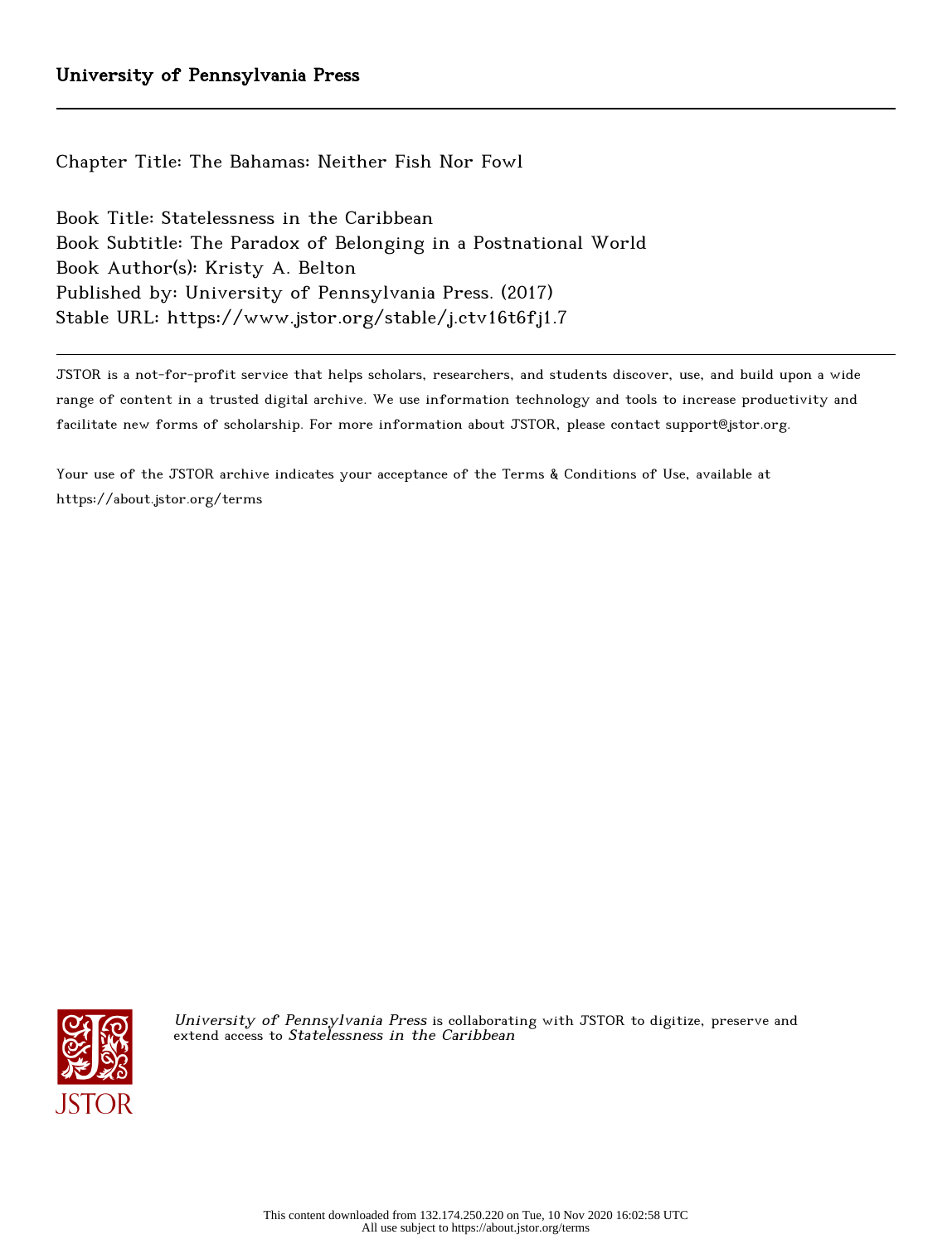# PART II

 $\equiv$ 

Democracies as Engines of Forced Displacement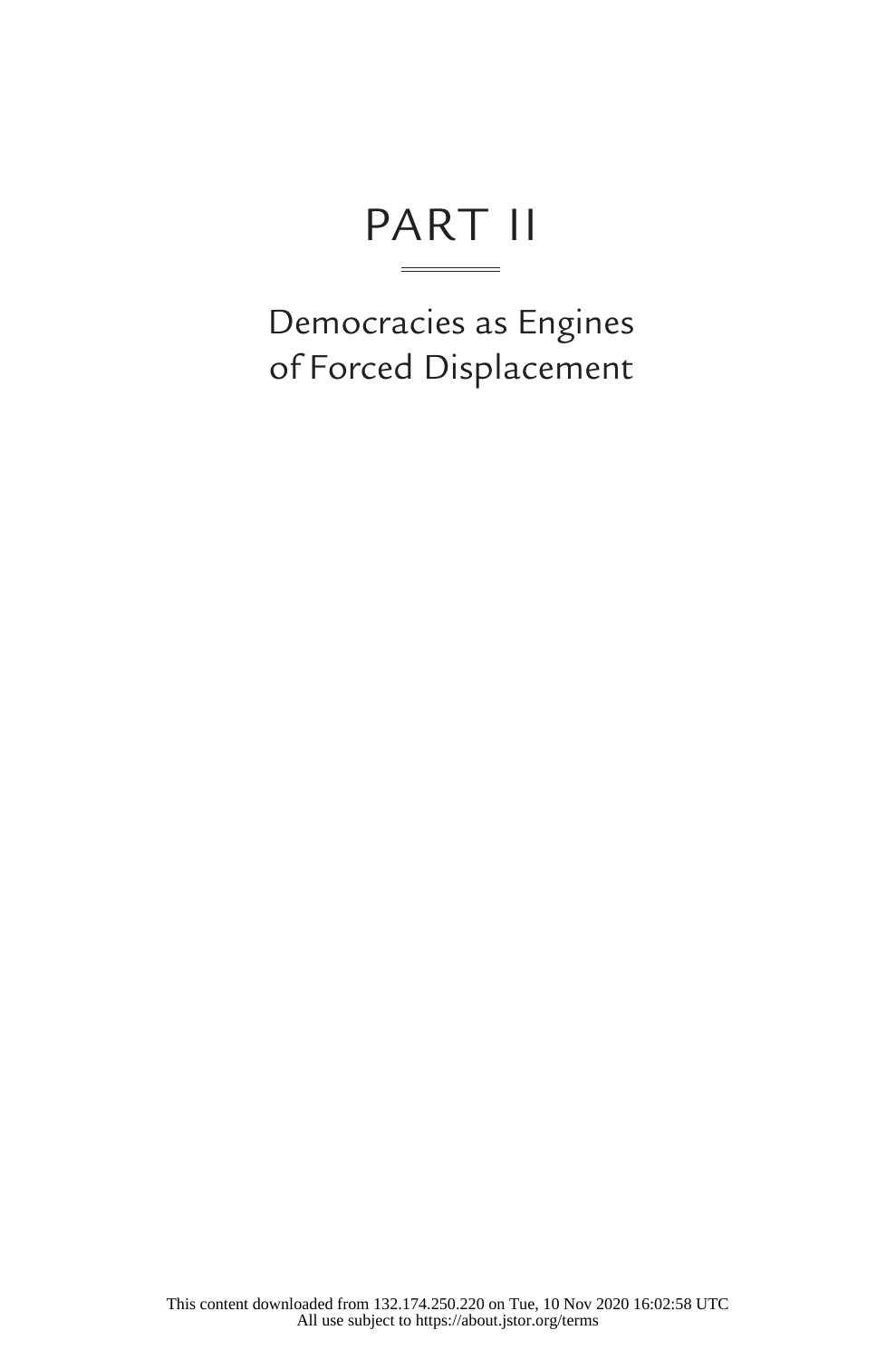*This page intentionally left blank*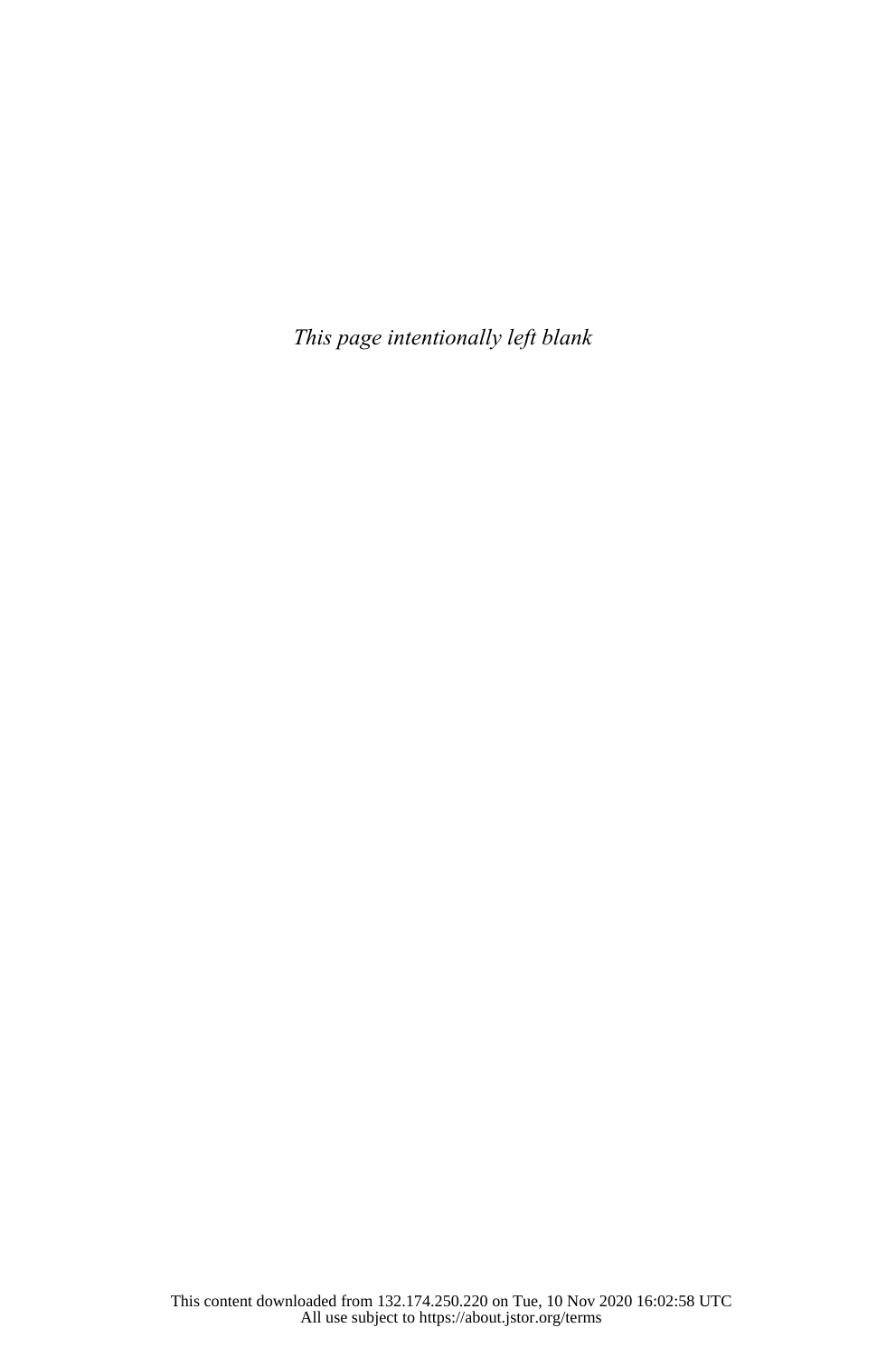# CHAPTER 3

# The Bahamas: Neither Fish Nor Fowl

The social reality is that we have a very large number of persons in this society of Haitian extraction who have a very dubious status in The Bahamas; neither fish nor fowl. They don't qualify for Bahamian citizenship constitutionally and conversely there are issues as to whether they have retained Haitian citizenship. —former governmental official; personal interview

When we think about forced displacement, the Caribbean is not necessarily the first place that comes to mind, even though hurricanes and earthquakes do forcibly displace people within their island homes. Instead, we tend to think of the region as a prime tourist destination, a place where we can relax on the beach, play in the casinos, hike through tropical forests, visit wetlands, and an array of other such similar activities. "Paradise." Yet for an untold number of people, this paradise has become an inferno. Far from a world of blurred boundaries, flexible citizenships, and denationalized rights, these stateless—or at risk of statelessness—populations find walls erected against their belonging at nearly every turn. Unable to secure any effective citizenship, their rights are highly precarious and they are displaced in situ.

While states have created an intricate web of domestic laws to distinguish who has membership in the polity, the right to belong formally to a state via citizenship is conditioned by other factors as well. Political practices, bureaucratic procedures, and discrimination also play their part in determining who belongs. The fulfillment of one's human right to a nationality is thus far more complex in practice than simply determining to whom (jus sanguinis citizenship acquisition) and where one was born (jus soli citizenship acquisition).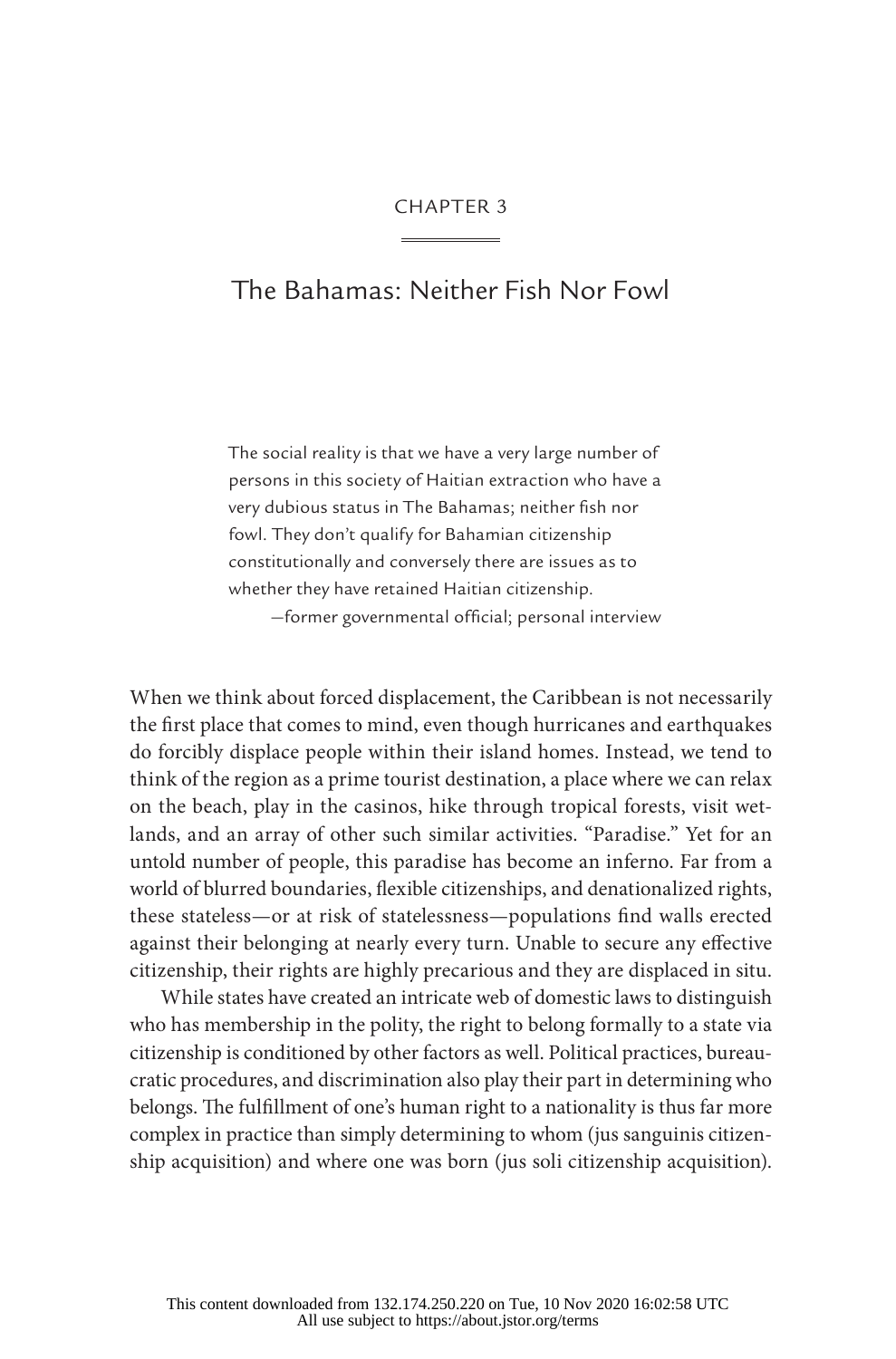Through the case study of The Bahamas, this chapter illustrates how exclusionary citizenship laws, electoral politics, bureaucratic inefficiencies, and cronyism work together to displace Bahamian-born persons of Haitian descent into liminality or into the category of Haitian national without consent.

# **Situating the Case Study**

The Bahamas is a chain of over seven hundred islands and cays off the coast of Florida. Its northern tip, located in the Abacos, reaches as far north as West Palm Beach, Florida, while its southern land mass extends as far as southern Cuba. Great Inagua, the most southerly island in the archipelago, lies less than eighty-five miles from Port-de-Paix, Haiti. Despite their geographical closeness, The Bahamas and Haiti could not be more distant in terms of economic, political, and human development. With a Gross National Income (GNI) of \$21,280 per capita, The Bahamas is considered a high-income developing country (UNCTAD 2012, xii, xvi; World Bank 2013a). Haiti, on the other hand, is considered a "heavily indebted poor country" (UNCTAD 2012, xv), with a GNI of only \$760 and with more than 75 percent of its population living in poverty (World Bank 2013b). Although The Bahamas' unemployment rate is high at nearly 13 percent (Government of The Bahamas 2016, 17), it pales in comparison to the estimated 70 percent or higher unemployment rate in Haiti (Bergdahl 2012 n. pag.).

In comparison to the peaceful transitions of power in The Bahamas, Haiti has undergone numerous political challenges since the 1950s.<sup>1</sup> From political violence and the dictatorships of the Duvaliers to coups d'état and environmental catastrophes—such as the 2010 earthquake that destabilized much of the country and left hundreds of thousands internally displaced— Haiti is far from the "Pearl of the Antilles" that it once was. Due to The Bahamas' proximity both to Haiti and to the United States, its stronger economy, and the fact that it outranks Haiti in education, healthcare, sanitation, and other measures of the UN Development Programme's Human Development Index (UNDP 2013b),<sup>2</sup> it is unsurprising that Haitians migrate to The Bahamas, whether temporarily or permanently, in search of a better life. In fact, and noted in Chapter 1, The Bahamas is one of the top three destinations for irregular Haitian migration (IOM 2013, 23).3

Although the precise number of irregular Haitian migrants in The Bahamas is unknown, hundreds, if not thousands of Haitians are speculated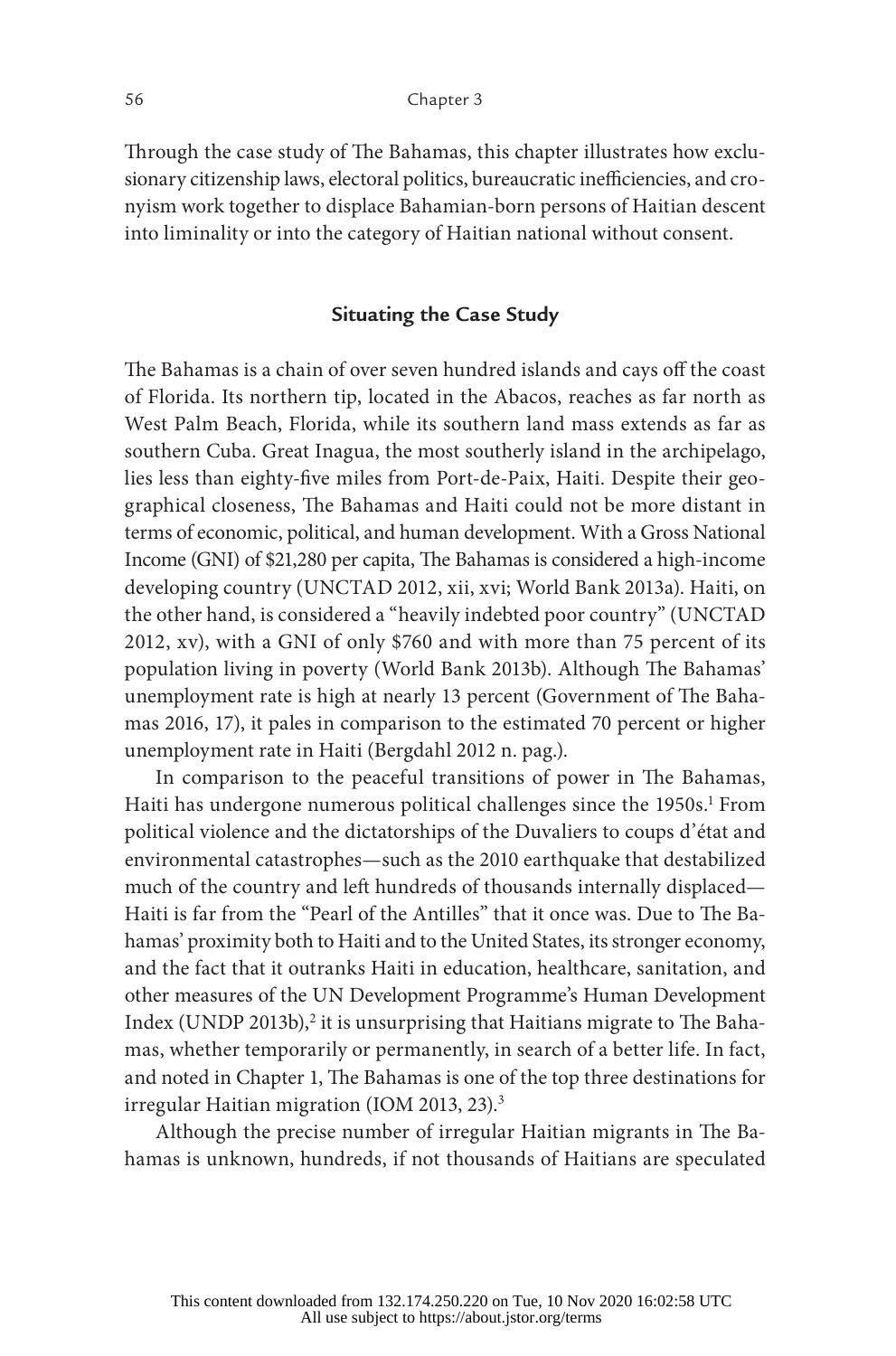to migrate to the country each year through irregular or unauthorized channels. Many of these migrants remain in The Bahamas. According to the latest census numbers, 11 percent of the Bahamian population<sup>4</sup> is made up of Haitian nationals<sup>5</sup> (Government of The Bahamas 2012, 89 and 90, Table 9.0), but this figure does not capture the undocumented population,<sup>6</sup> which is notoriously difficult to enumerate. Many of these migrants have children in The Bahamas, some of whom are at risk of becoming stateless.

# **The Legal Context**

Bahamian nationality law is neutral in theory. Thus, while Dawn Marshall argued that The Bahamas Independence Order of 1973 "further restricted the possibilities for children born of Haitian parents in the Bahamas to claim Bahamian citizenship" (1979, 127), neither the Bahamian Constitution, nor any of The Bahamas' Acts addressing nationality—such as Chapter 190/ Bahamas Nationality Act and Chapter 191/Immigration Act—specifically target Haitian migrants or their descendants when it comes to the acquisition of Bahamian citizenship. The qualified nature of the jus sanguinis and jus soli provisions of the Constitution applies equally to all persons born of noncitizens on the territory.

Nationality acquisition is qualified in the following ways: a child born in The Bahamas may only become a Bahamian citizen if one of his or her parents is a Bahamian citizen (Government of The Bahamas 1973a, Article 6). This Article is not specific to any particular race or ethnicity. Those individuals born in the country, neither of whose parents is a Bahamian citizen, are permitted to apply for Bahamian citizenship through registration within twelve months of turning eighteen (Article 7), but there is no guarantee they will obtain Bahamian citizenship. As a former Free National Movement (FNM) official makes clear, "it's not an automatic entitlement."7 Statelessness is therefore a possibility if the child does not possess another nationality. Those who miss the eighteen- to nineteenyear-old application window must go through the regular naturalization procedure, a more involved, time-consuming, and costly process than registration. It is of note that being born in The Bahamas does not provide any benefit in expediting the naturalization process for those who miss the one-year registration window. As an official from the Ministry of Foreign Affairs (MFA) makes clear, "*The fact that the individual was born in*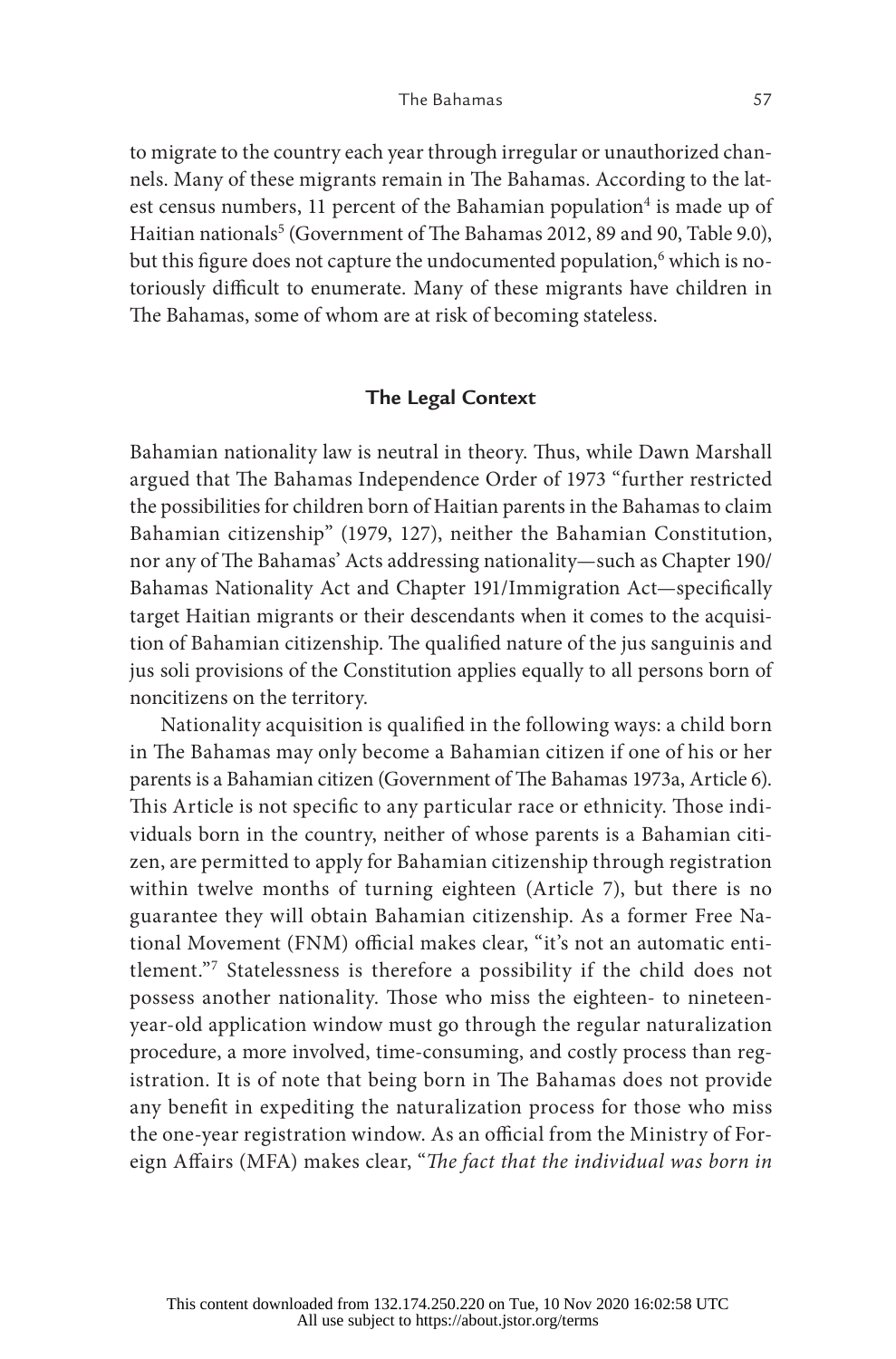*The Bahamas has no bearing on the application for naturalization*" (italics added).8

The Bahamian Constitution states that only the governor-general is able to deprive a Bahamian national of citizenship (Government of The Bahamas 1973a, Article 11), but adds that Parliament has powers to deprive and bestow citizenship on persons by means that are not addressed in the Constitution (Article 13). Chapter 190/Bahamas Nationality Act (1973b) provides more extensive details regarding the acquisition and loss of Bahamian citizenship and also discusses the provision of nationality to non-Bahamian adopted children and minors generally. It details the reasons for loss of Bahamian citizenship, which include acquiring Bahamian citizenship through fraudulent means, committing a crime within five years of obtaining said citizenship, or demonstrating disloyalty to the country, among other criteria, if a naturalized citizen or a citizen via registration (Article 11.2). Again, in none of these cases are individuals of Haitian descent—or of any other particular ethnicity—specifically targeted.

What is of note is that the Nationality Act provides extraordinary leeway and power to the minister in charge of naturalization and immigration, which today falls under the portfolio of the minister of foreign affairs. In a thirteen-page act, not including the final two pages that deal with schedules of different types, the phrase "the Minister may at his discretion" appears ten times. The minister may thus grant and revoke citizenship at his or her discretion, often without having to confer with any other governmental body. Even when the minister is supposed to refer a case of citizenship deprivation to a "committee of inquiry," which then recommends whether or not said deprivation should take place, the minister is under no obligation "to act upon or in accordance with any such recommendation" (Article 11.8). Moreover, any decision of the minister regarding citizenship acquisition or deprivation is not subject to judicial review:

The Minister shall not be required to assign any reason for the grant or refusal of any application or the making of any order under this Act the decision upon which is at his discretion; and the decision of the Minister on any such application or order shall not be subject to appeal or review in any court. (Article 16)

In practice, however, questions regarding the grant of citizenship are typically performed by cabinet, which consists of the ministers of the executive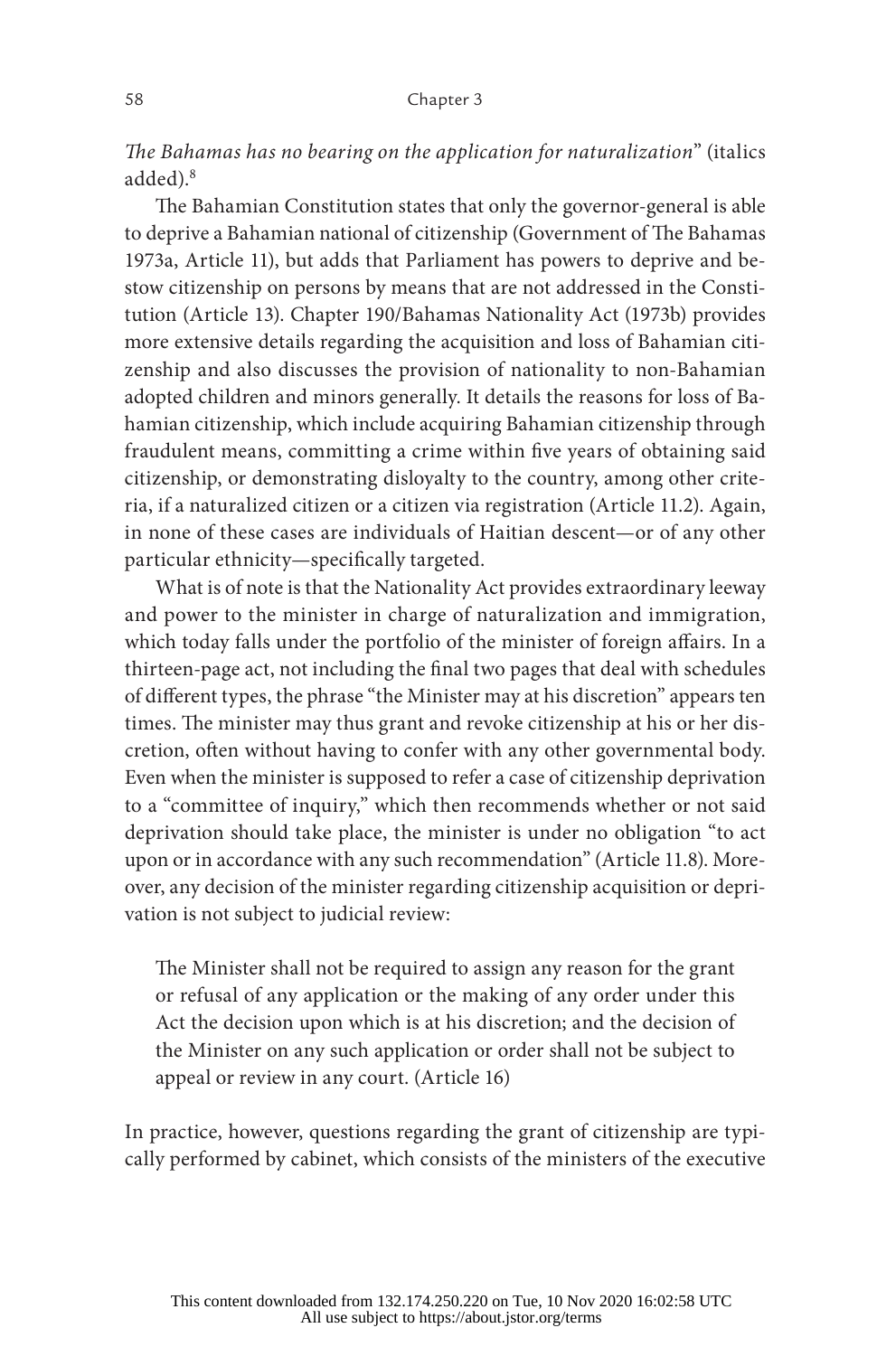branch of government, and not by the minister "in charge of naturalization and immigration." As one former minister of the FNM government explains, a citizenship application "goes before Cabinet, and Cabinet considers it" or the citizenship application goes to the minister of foreign affairs who "prepare[s] a Cabinet brief" and then sends that brief to cabinet to consider.9 The entire cabinet then decides on the basis of consensus whether to grant or deny citizenship to an individual. Alfred Sears, former attorney general of The Bahamas (2002–2006) and former minister of education, science, and technology under the Progressive Liberal Party (PLP) administration admits that such a procedure often "takes up a lot of cabinet time" because each application is dealt with individually, making it a "cumbersome" process.<sup>10</sup> It remains, however, that these cabinet citizenship decisions are not subject to judicial review. As I illustrate, this is highly problematic given that the practice of granting Bahamian citizenship is highly politicized and fraught with bureaucratic inconsistencies.

### **The Political Context**

In "Client-Ship and Citizenship in Latin America," Lucy Taylor explains how clientelistic practices and charismatic leaders have shaped Latin American politics. Clientelism, she explains, "is not about equality but inequality . . . it is not about rights but about favours . . . it is not about democracy but about negotiated authoritarianism . . . [and] Finally, it is not about formal relationships but personal ties" (2004, 214). Her comments are applicable to the broader region, including the Caribbean. While The Bahamas is far from being an authoritarian state—as I explain in Chapter 1, it is considered a democracy—favoritism and the use of personal ties (cronyism) to achieve a particular good or political gain has plagued much of its post-Independence history, infiltrating the realm of citizenship determination.

Sir Lynden O. Pindling, the individual who led the country to Independence and who became the country's first prime minister, is heralded as the "Black Moses" among many Bahamians. "I just remember people worshiping him. . . . He was always this grand myth to me," says Travolta Cooper, the writer and director of the "Black Moses" documentary on Sir Pindling (Nicolls 2013). Sir Pindling's PLP government, which lasted twenty-five years (1967–1992) was accused of corruption and cronyism from many sectors of society, both Bahamian and abroad (Dahlburg 1982; Freedland 1992). As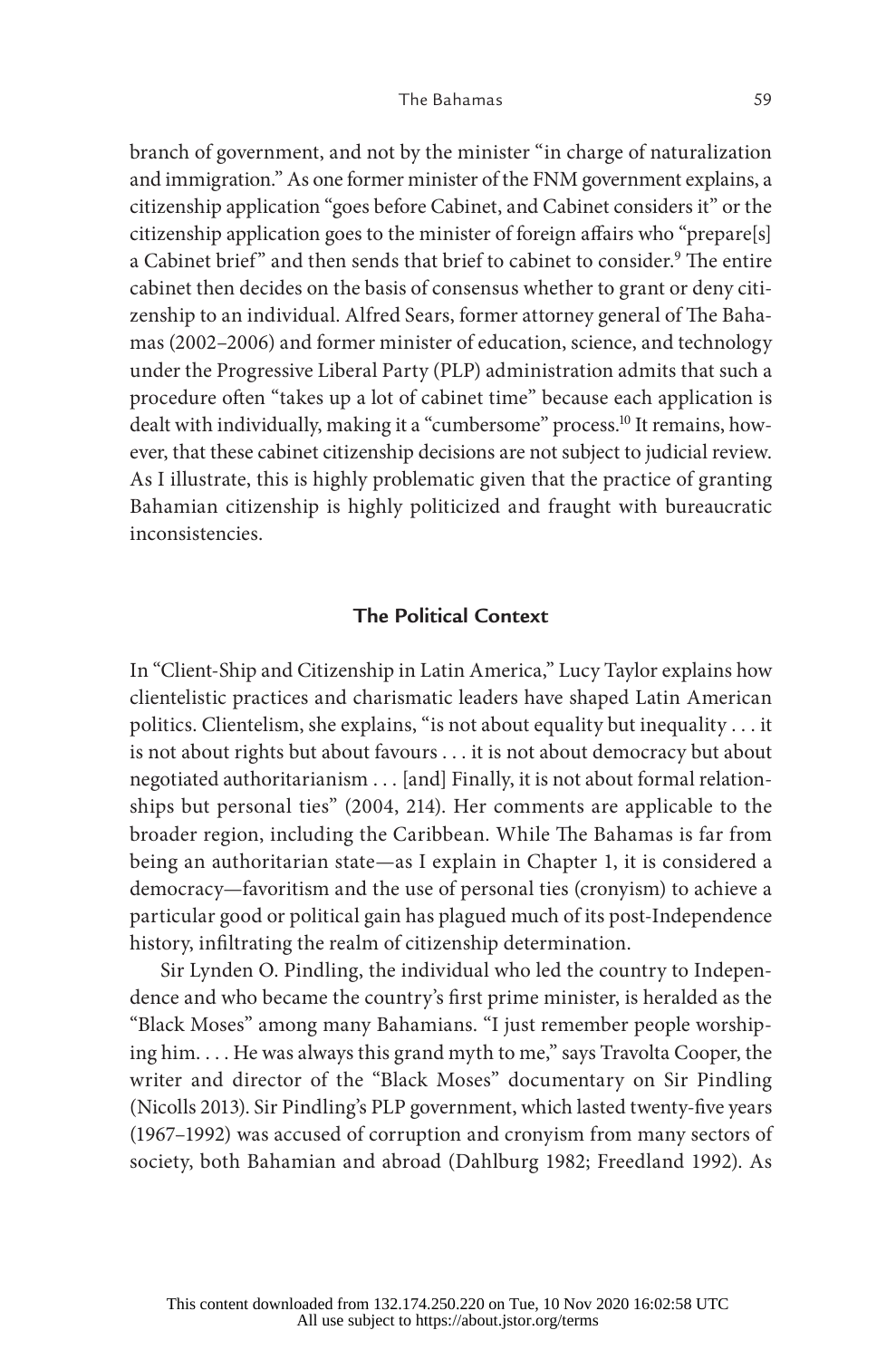Frederick Donathan explains, "The government's tentacles spread very far. . . . You got accustomed to thinking, 'I better vote for the old regime, in case they get in again'" (qtd. in Freedland 1992). When Hubert A. Ingraham, the then leader of the opposition FNM became the second prime minister of The Bahamas in 1992 he vowed to create a "government in the sunshine" where transparency and fairness would reign (Freedland 1992; see also I. Smith 2012).

A "government in the sunshine" never transpired, however, and accusations of corruption and cronyism continue to the present day. The PLP is once again in power and former prime minister Ingraham recently lambasted the party for "victimising" civil servants and removing them from their jobs because they are not PLP supporters (Evans 2012). Current FNM leader, Dr. Hubert Minnis recently published a statement on the PLP government's "Unadulterated tribalism, cronyism and out-and-out nepotism!" (*Bahamas Weekly* 2012 n. pag.). The PLP has also issued its fair share of corruption and cronyism accusations against FNM administrations as well (S. Brown 2013).

Just as Taylor finds that a "goods-for-power" deal operates in many Latin American countries, wherein "People support a certain patron because they gamble that to do so will improve their own or their family's prospects" (2004, 215), Bahamian politics seems to be infused with such a mentality. When it comes to Haitian migrants and their descendants, the "good" is citizenship and no matter the party in power (PLP or FNM) this good suddenly becomes more readily available prior to a general election.

Study participants, Haitian and non-Haitian alike, remark that the number of citizenships awarded to foreigners escalates around election time. As one anonymous interviewee laments, "There's the issue of the politics of citizenship in terms of who gets it. How is it awarded? It's a cabinet decision there is just so much room for abuse, with so much room for timing it to coincide with elections. It's a seriously flawed approach."11 Gwendolyn Brice-Adderley, a lawyer for the Nationality Support Unit<sup>12</sup> in Nassau, adds that "I know around election time some of those applications are fast forward."<sup>13</sup> While Harry Dolce, a Bahamian-born police officer of Haitian descent who went through the citizenship registration process, explains how "you'll have certain times during the election period" where "they'll hold your citizenship no matter if you've applied three years ago, two years ago. But when it comes time to election, [they say], 'Okay, we're gonna give you your citizenship. Okay, you're a Bahamian.' "14 George Charité, a medical doctor of Haitian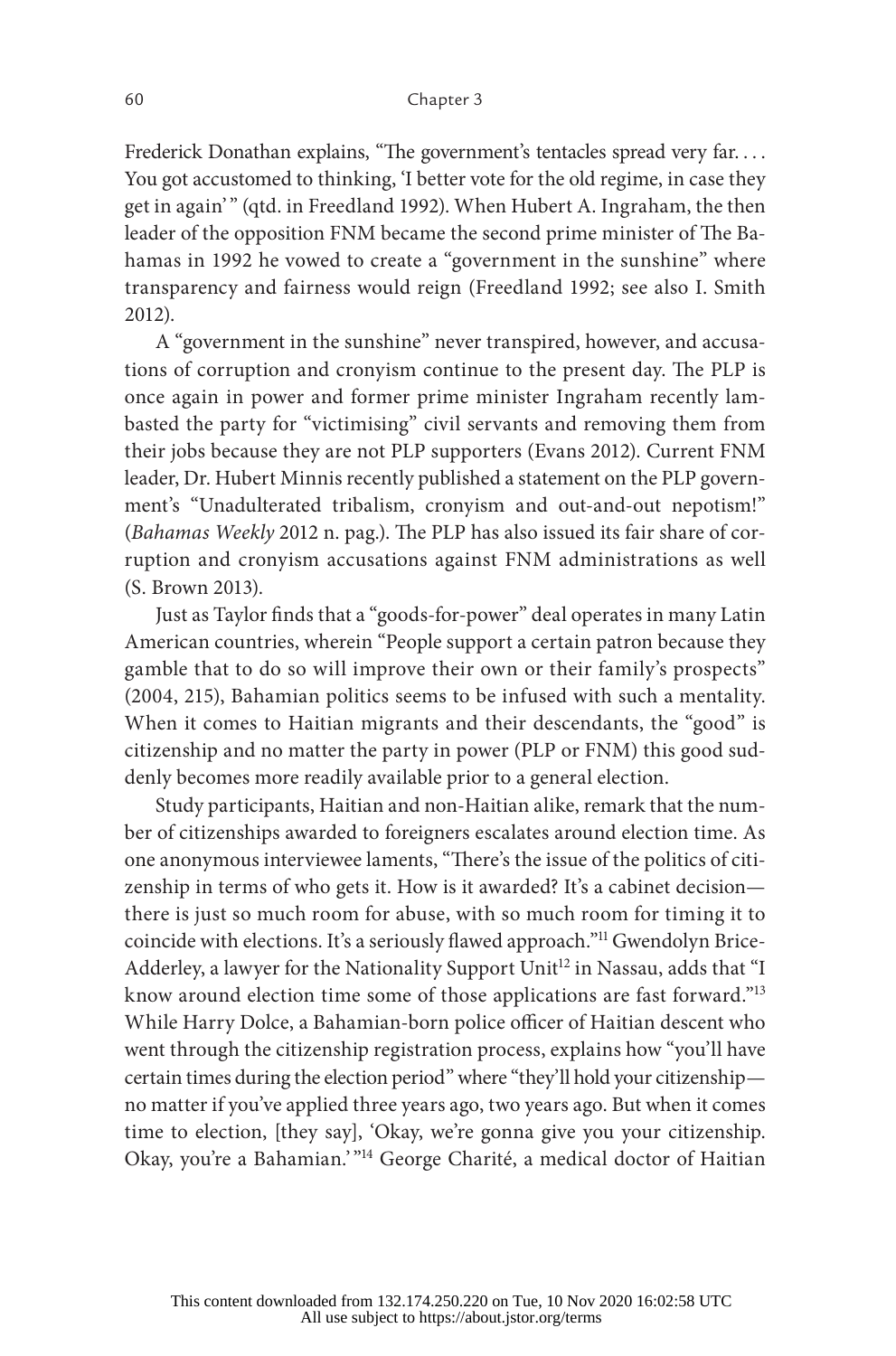#### The Bahamas 61

descent on the island of Abaco, similarly affirms that "It could take elections" for individuals' citizenship applications to be considered. "They normally get up around election time," he says, "they make them citizens. So pray to God and thank God for elections. Election coming up. . . . Most likely you'll get [citizenship]."<sup>15</sup> Such allegations are not limited to study participants either. The *Bahama Journal* (2013) cites Lovy Jean, a Bahamianborn student of Haitian descent who spoke before the Bahamas Constitutional Commission,<sup>16</sup> stating that difficulties exist in getting Bahamian citizenship unless "you're lucky during a general election [and] you'd get it right away."

Newspaper articles and letters to the editor also report on the regularization of "hundreds" of Haitian nationals as Bahamian citizens prior to elections as a means for the ruling party to increase its vote share.17 The *Nassau Guardian*, for example, states that "a monthly average of 31" citizenship applications were approved "between May 2, 2007 and June 30, 2010" for a total of "1,144 citizenship applications" (McCartney 2011). This number more than doubled to "a monthly average of about 75" applications "between November 18, 2011 and January 13, 2012"—less than four months prior to the 2012 general election (2011). According to then deputy prime minister Brent Symonette of the FNM party, the increased number of citizenship approvals was due to "improved efficiencies" regarding "applications that had been languishing for many years" within the Department of Immigration (DoI) (2011)18 and not because of politically motivated reasons.

Archival data I obtained from the Haitian Embassy in Nassau point to an increased number of Haitian nationality renunciations in the years prior to the 2007 and 2012 general elections (see Table 1). This is of note because, as part of the Bahamian citizenship application process, a person must renounce his or her current nationality in order to be eligible to be sworn in as a Bahamian citizen. Table 1 demonstrates that 359 Haitian nationals renounced their nationality in 2006, or an average of 29 individuals per month. This number increases to an average of 41 renunciations per month in the period of January through April, 2007, just prior to the May 2 general election. In relation to the aforementioned statistic provided in the *Nassau Guardian* article—1,144 Bahamian citizenship conferrals in the period May 2007 through June 2010—the data in Table 1 illustrates that 543 persons renounced their Haitian nationality during this period.

Without data from the Department of Immigration listing the number of former Haitian nationals who obtained Bahamian citizenship during this time, there is no way to know whether these 543 individuals (47 percent of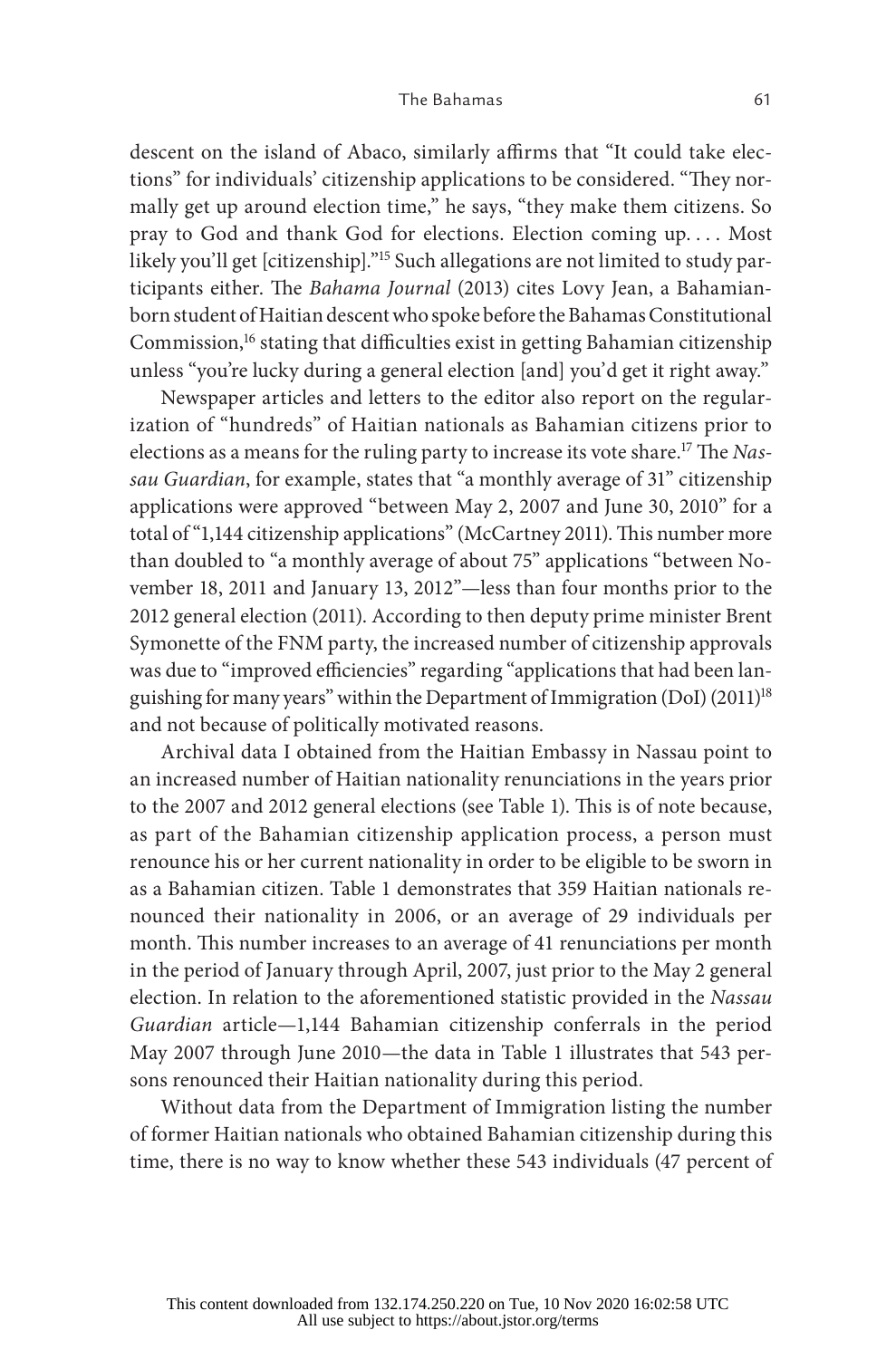| 2005<br>2009<br>2003<br>2004<br>2006<br>2007<br>2008<br>2<br>21<br>1<br>20<br>39<br>13<br>30<br>Janvier<br>Février<br>$\overline{2}$<br>3<br>10<br>11<br>16<br>22<br>26<br>5<br>$\overline{2}$<br>Mars<br>66<br>20<br>18<br>4<br>16<br>5<br>39<br>33<br>38<br>12<br>Avril<br>$\overline{4}$<br>15<br>3<br>12<br>9<br>9<br>Mai<br>74<br>29<br>21<br>7<br>13<br>1<br>$\overline{4}$<br>32<br>33<br>10<br>Juin<br>Juillet<br>7<br>9<br>1<br>14<br>66<br>10<br>12<br>$\overline{2}$<br>$\overline{2}$<br>Août<br>10<br>40<br>14<br>9<br>16<br>5<br>3<br>17<br>12<br>1<br>51<br>17<br>Septembre<br>Octobre<br>$\overline{4}$<br>15<br>28<br>10<br>24<br>41<br>6<br>3<br>9<br>19<br>Novembre<br>16<br>$\overline{4}$<br>16<br>35<br>Décembre<br>7<br>$\overline{2}$<br>3<br>27<br>16<br>23<br>12<br>77<br>359<br>197<br><b>Total</b><br>106<br>229<br>277<br>143 |  |  |  |  |      |      |
|------------------------------------------------------------------------------------------------------------------------------------------------------------------------------------------------------------------------------------------------------------------------------------------------------------------------------------------------------------------------------------------------------------------------------------------------------------------------------------------------------------------------------------------------------------------------------------------------------------------------------------------------------------------------------------------------------------------------------------------------------------------------------------------------------------------------------------------------------------|--|--|--|--|------|------|
|                                                                                                                                                                                                                                                                                                                                                                                                                                                                                                                                                                                                                                                                                                                                                                                                                                                            |  |  |  |  | 2010 | 2011 |
|                                                                                                                                                                                                                                                                                                                                                                                                                                                                                                                                                                                                                                                                                                                                                                                                                                                            |  |  |  |  | 20   | 38   |
|                                                                                                                                                                                                                                                                                                                                                                                                                                                                                                                                                                                                                                                                                                                                                                                                                                                            |  |  |  |  | 17   | 25   |
|                                                                                                                                                                                                                                                                                                                                                                                                                                                                                                                                                                                                                                                                                                                                                                                                                                                            |  |  |  |  | 15   | 60   |
|                                                                                                                                                                                                                                                                                                                                                                                                                                                                                                                                                                                                                                                                                                                                                                                                                                                            |  |  |  |  | 7    | 24   |
|                                                                                                                                                                                                                                                                                                                                                                                                                                                                                                                                                                                                                                                                                                                                                                                                                                                            |  |  |  |  | 7    | 26   |
|                                                                                                                                                                                                                                                                                                                                                                                                                                                                                                                                                                                                                                                                                                                                                                                                                                                            |  |  |  |  | 24   | 14   |
|                                                                                                                                                                                                                                                                                                                                                                                                                                                                                                                                                                                                                                                                                                                                                                                                                                                            |  |  |  |  | 27   | 13   |
|                                                                                                                                                                                                                                                                                                                                                                                                                                                                                                                                                                                                                                                                                                                                                                                                                                                            |  |  |  |  | 21   | 28   |
|                                                                                                                                                                                                                                                                                                                                                                                                                                                                                                                                                                                                                                                                                                                                                                                                                                                            |  |  |  |  | 34   | 60   |
|                                                                                                                                                                                                                                                                                                                                                                                                                                                                                                                                                                                                                                                                                                                                                                                                                                                            |  |  |  |  | 32   | 74   |
|                                                                                                                                                                                                                                                                                                                                                                                                                                                                                                                                                                                                                                                                                                                                                                                                                                                            |  |  |  |  | 38   | 119  |
|                                                                                                                                                                                                                                                                                                                                                                                                                                                                                                                                                                                                                                                                                                                                                                                                                                                            |  |  |  |  | 25   | 73   |
|                                                                                                                                                                                                                                                                                                                                                                                                                                                                                                                                                                                                                                                                                                                                                                                                                                                            |  |  |  |  | 287  | 554  |

Table 1: Haitian Nationality Renunciations by Year, 2003–2011

Source: Original printout provided to the author by Ambassador Rodrigue, Haitian Embassy, Nassau, Bahamas, October 31, 2012. Total of 2,229 renunciations.

the 1,144 persons) obtained Bahamian citizenship or what the nationality was of the other 53 percent of Bahamian citizenship recipients.<sup>19</sup> In email correspondence from the Ministry of Foreign Affairs, the MFA notes that the Department of Immigration "does not have statistics on the number of applications for citizenship each year. However we do have statistics on those persons who are sworn in as citizens. On average, between 265 and 400 such persons are sworn in each year since 2007." If we assume that these 543 persons in Table 1 obtained Bahamian citizenship, it appears that Haitian nationals make up a large proportion of naturalized Bahamians during this threeyear period. This is not surprising, however, given the aforementioned statistic that Haitians make up 11 percent of the Bahamian population, which is the largest foreign presence in the country.

Whether former Haitian nationals are the recipients of the majority of these grants of Bahamian citizenship, it appears—in the words of Haitian ambassador Antonio Rodrigue—that "The question of citizenship is very political here [in The Bahamas]."20 As Ambassador Rodrigue observes, pointing to the data in Table 1, the trend of Haitian nationality renunciations prior to general elections holds regardless of which political party is in power (see Figure 4 for a graphic depiction of the preelection peaks):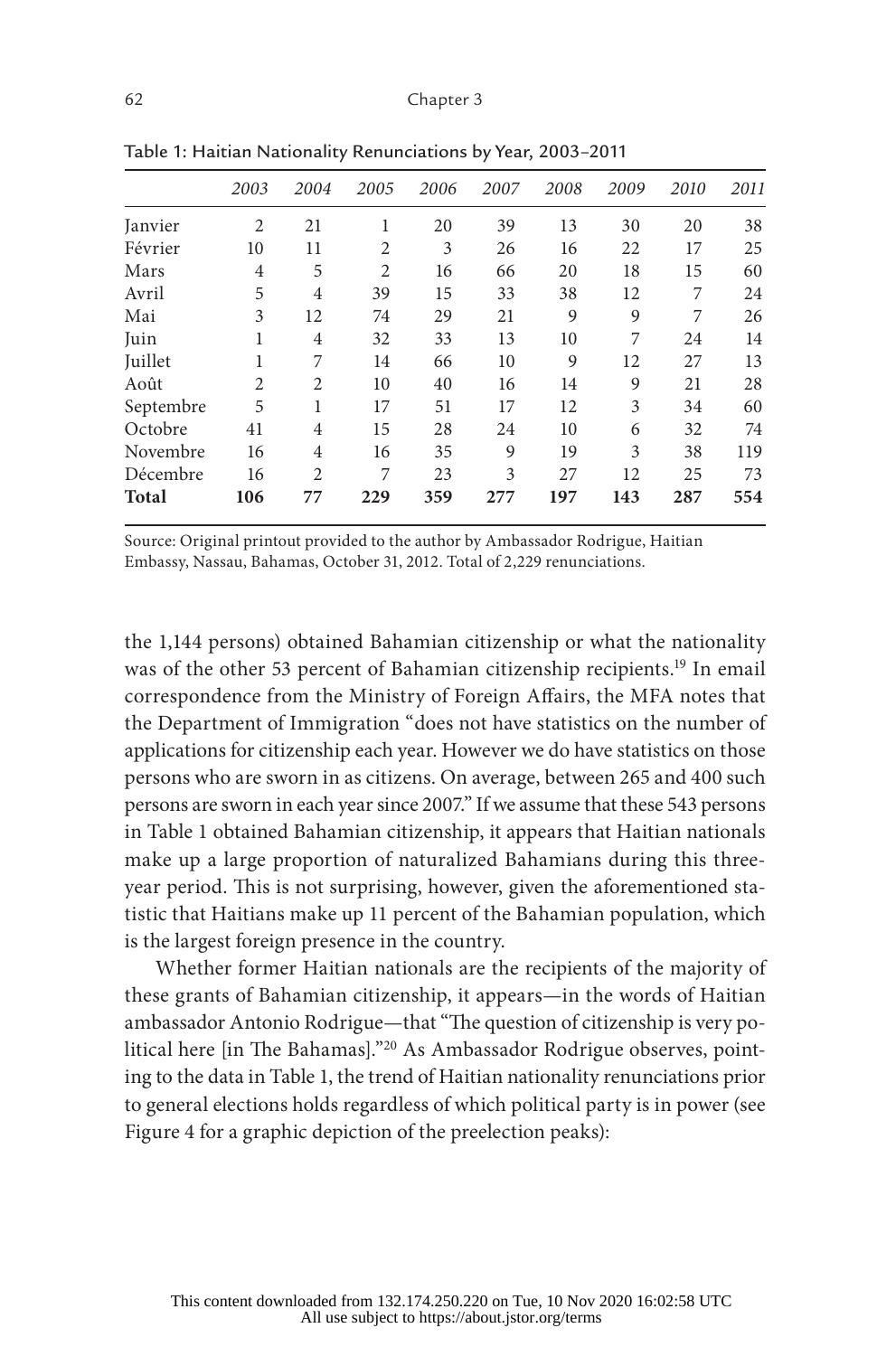

Figure 4. Renunciation peaks before 2007 and 2012 Bahamian general elections.

When you are close to the election, it [the number of renunciations] rose. After the election, here, the number is almost close to zero a month. And when you go getting close to the election, there's a peak. There's a peak. In this formulation of 2002, 2007, and 2012 you can see that. So each government . . . before the election, they issue a lot of citizenships.

The politicized nature of Bahamian citizenship bestowal is not merely reflected in data held at the Haitian Embassy or in Bahamian newspaper articles, however. As the study participants make clear, obtaining Bahamian citizenship is often predicated on knowing someone in the Department of Immigration or elsewhere in government who can do you the "favor" of granting you citizenship. Formal politics and informal personal connections thus have an equally significant influence on citizenship decisions in The Bahamas.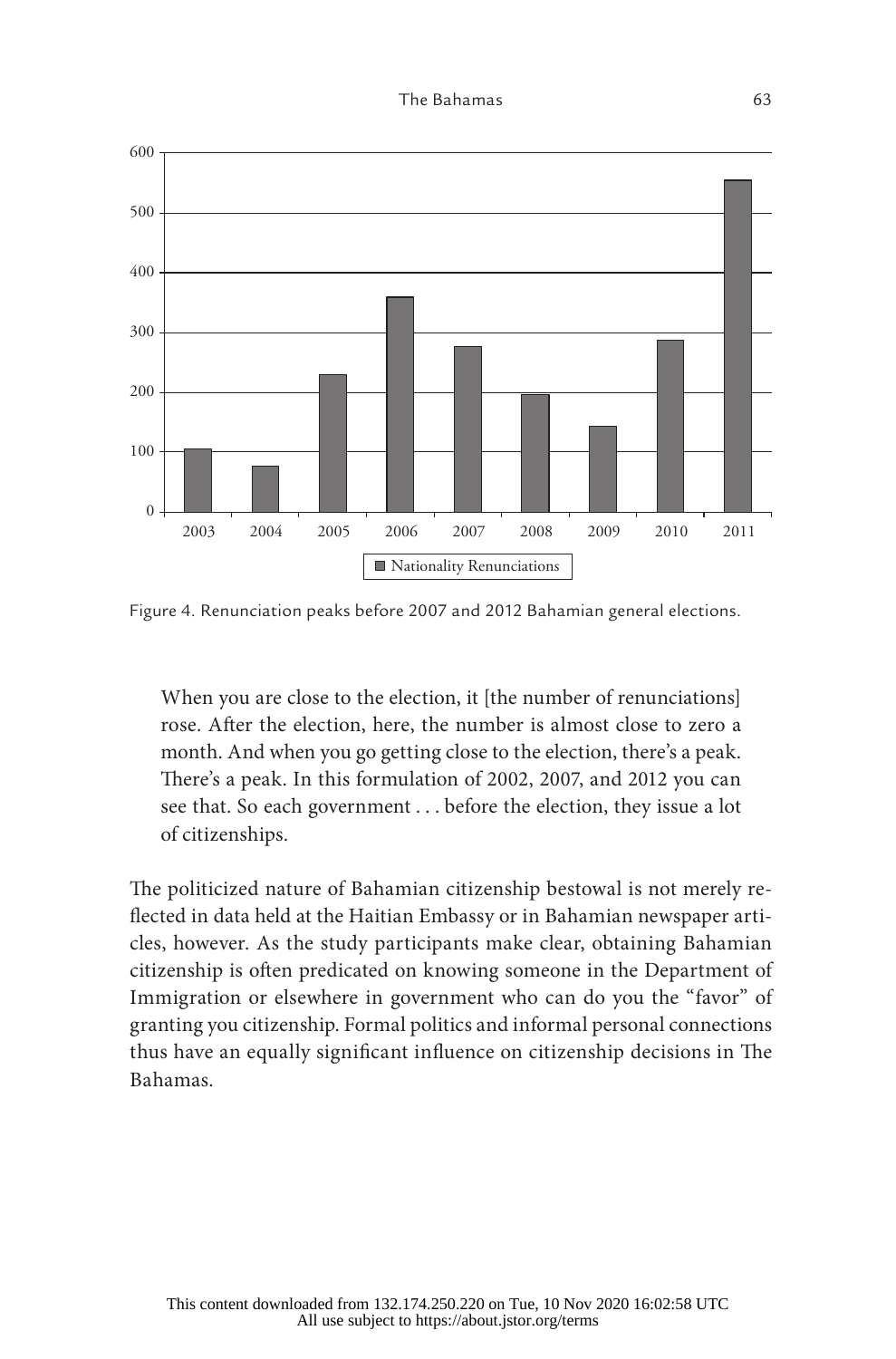### **Bureaucratic Failures**

Describing the reality of Latin American politics, Taylor states that "the only way to get anything done is to 'pay an extra fee' or ask a 'friend' to cut through the red tape on your behalf" (Taylor 2004, 213). Taylor may as well have been writing about the Bahamian case as her quote aptly captures one of the problems associated with bureaucratic failure in The Bahamas: going through official channels, and following the rules to acquire the "good" of citizenship does not necessarily translate into the most efficient way to obtain Bahamian citizenship. As artist Bernard Petit-Homme explains, he applied for Bahamian citizenship when he turned eighteen, but it took him three years to acquire citizenship, despite being born in the country and meeting all the requirements. He thinks it probably would have taken longer to acquire Bahamian citizenship if he had not run into a former high-ranking government official who had a friend in the Department of Immigration who was able to act on Petit-Homme's application. "They called me the following week to say it is ready. So that's how I got it," he says. $21$ 

Desmangles similarly observes that "It's all about networking and who knows who in some instances." He adds that in his case, "it came to a point where I had to think for myself, 'Who do I know out there? Who can assist me? Who can make this possible?' "22 Bianca Zaiem, born of noncitizen parents in The Bahamas, also remarks that "a lot of people get citizenship by doing favors for other people. And I feel like that's hurt us over the years. So normal people like me who want to do it the right way are pushed aside for somebody who's getting a favor done by somebody else."<sup>23</sup> Natacha Jn-Simon, a College of The Bahamas student, adds that sometimes these "favors" take on a more sinister tone:

You know what they have the Haitian kids subduing to? It's like okay, I'm a female, right, and you're in Parliament or [you're] someone who is connected with government. And let's say you see me on the road or something, and you see that I look nice. And people have to realize that just as they say poverty is like a state of mind, you feel encapsulated, wherever you see a way out, it's what you're gonna do. So when these young ladies see these men [who say], "Oh, I'm gonna help you. I'm gonna do this for you. I'm gonna help you do this." That's how a lot of them get their citizenship you know. This guy said, "Okay, well, just be my friend." You understand? "I have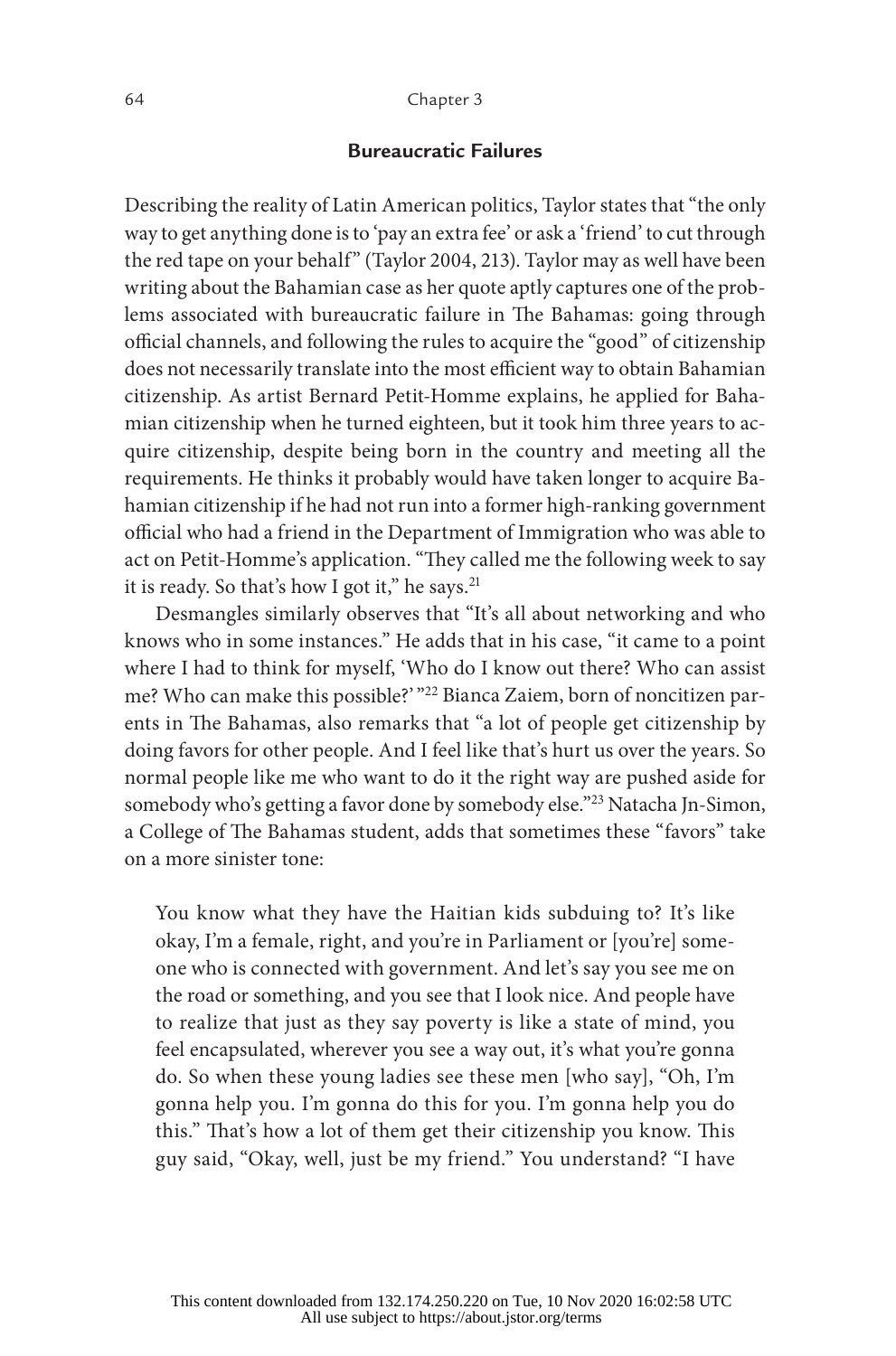| Participant         | Born in The<br>Bahamas? | Applied at age<br>18? | Length of time to<br>acquire Bahamian<br>citizenship |
|---------------------|-------------------------|-----------------------|------------------------------------------------------|
| Mark Desmangles     | Y                       | Y                     | 1 year                                               |
| Harry Dolce         | Y                       | Unsure <sup>a</sup>   | 3 or 4 years                                         |
| Luzena Dumercy      | Y                       | N <sub>b</sub>        | 2 years                                              |
| Gillard Louis       | Y                       | Y                     | 3 years                                              |
| Bernard Petit-Homme | Y                       | Y                     | 3 years                                              |
| Natacha Jn-Simon    | Y                       | Y                     | Currently under<br>consideration                     |
| Marie St. Cecile*   | Y                       | N                     | 8 years                                              |
| Bianca Zaiem        | Y                       | Y                     | 14 years                                             |

#### Table 2: Participants Born to Noncitizens in The Bahamas

\*Name changed to protect anonymity, as per interviewee's request.

a Dolce says, "I think I applied at 18," but is unsure as he "wasn't kind of interested anymore" because of the way the Department of Immigration was treating him at the time. He admits, however, that "at a certain point you say, 'Listen here, okay, I am going to do it.' You have to comply and complain afterwards."

**bDumercy began the process at eighteen but due to a number of complications submitted her** application three days after she turned nineteen. As a result, she had to begin the process again, but under a new procedure—naturalization—with additional requirements and costs since she had missed the one year window in which to apply via registration.

friends, I know people in immigration. I could get your stuff out." It's sad. $^{24}$ 

As illustrated in Table 2, most Bahamian-born participants of noncitizen parents waited several years to hear back from the Department of Immigration on their citizenship application. Desmangles believes this is not uncommon. He thinks maybe one out of a hundred applicants will acquire their citizenship three to six months after they apply for it, but the other "99 of them, they're gonna have to wait until five years to get it." Ambassador Rodrigue notes that if a person applies for citizenship after the one-year mark beginning at age eighteen then "It can take up to 12 years. I've had people say they were waiting for 12 years. It can take 5 years, 8 years, 10 years. Because now you are going through another type of process. Between 18 and 19, it's like almost a natural or normal process to get it. But after 18, after 19, I don't know."25

While in Nassau, I was able to read an award of citizenship letter from the Bahamian government that was dated May 21, 2012. The person to whom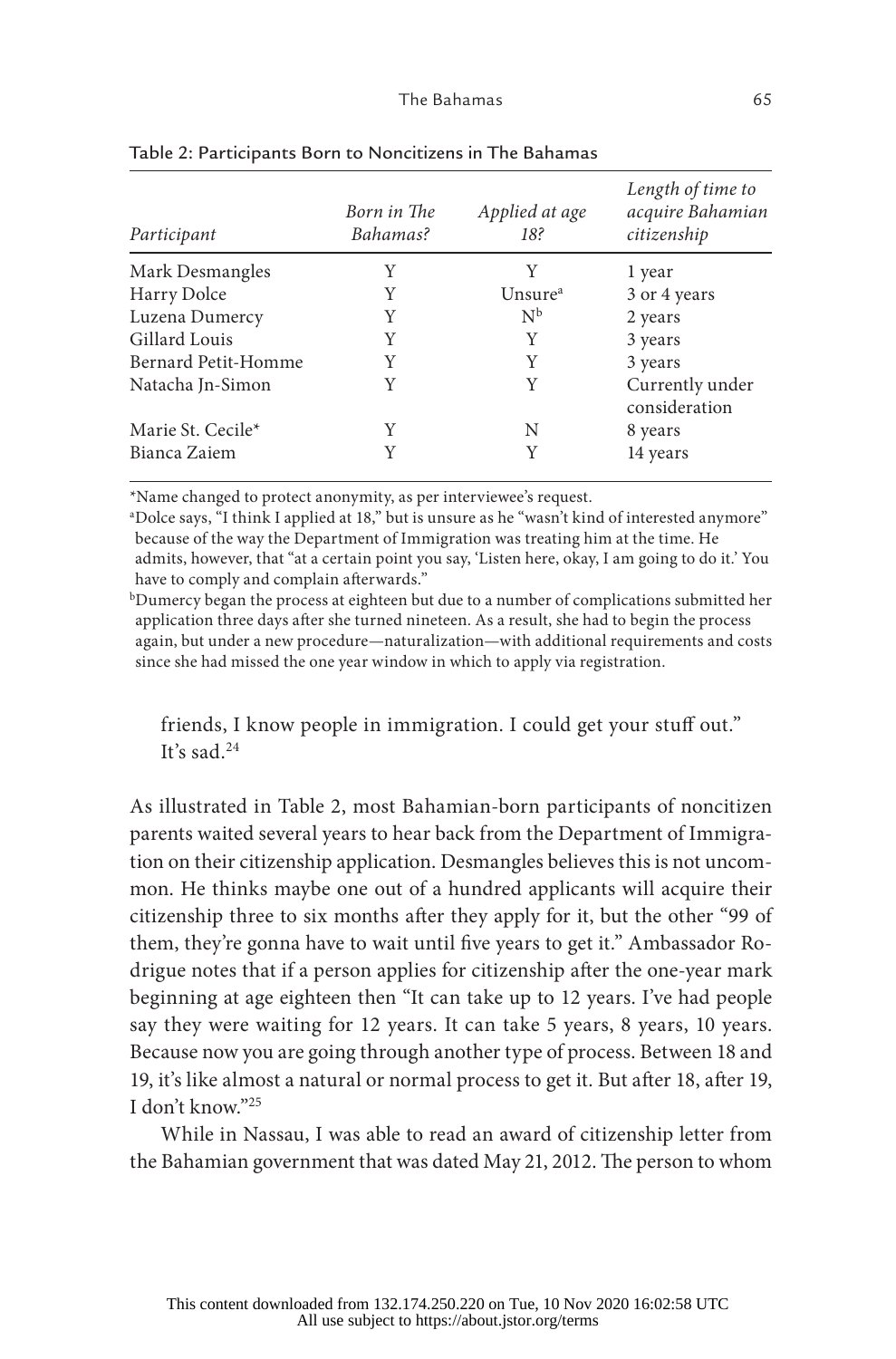the letter was addressed had applied for Bahamian citizenship on May 2, 1997. It took a decade and a half for the Department of Immigration to make a decision on that individual's application.26 Whether or not this is an example of an extreme situation, Marie St. Cecile, born in The Bahamas to Haitian parents, remarks that her parents were able to acquire Bahamian citizenship before she did. St. Cecile did not apply for Bahamian citizenship at eighteen because "I basically didn't know that I should, that you should apply at 18 at that time. So I applied late."<sup>27</sup> She adds that she thought that "once I applied, I would automatically get it because of my age and all that stuff," but that this was not the case. She had to wait eight years for the Bahamian government to give her citizenship and, in that time, her Haitianborn parents obtained Bahamian citizenship:

my dad got it a year before me and my mom afterwards because my dad gave my mom residency because they were married and he got his own before me.... And you know, even though that's my dad, I was saying, you know, I don't understand the system. How come he could get his own [Bahamian citizenship] first and I could get mines afterwards? So that really made matters worse.

St. Cecile adds that she even approached a person whom she knew at the Department of Immigration to explain to her why her Haitian-born parents obtained Bahamian citizenship before she did: "they could not explain that. 'I don't know. I really can't tell you.' He [my dad] knew someone there and he got his own before me."

In addition to the clientelism displayed by some public officials and civil servants in the citizenship application process, a second bureaucratic failure is the inefficiency with which citizenship applications are processed. Beside Marie St. Cecile, who did not apply for citizenship within the oneyear time frame, the duration of Zaiem's case for Bahamian citizenship stands out because she did apply during the requisite period. As Zaiem, who applied for Bahamian citizenship in 1999, explains, she received a phone call from the Department of Immigration the day after the PLP obtained power in 2002, "saying that they don't have my paperwork. It's lost. So, every time I called before that, they were 'dealing with it,' they were 'dealing with it.' 'These things take time.' 'There's a huge list of people' " and then, all of a sudden, her file went missing.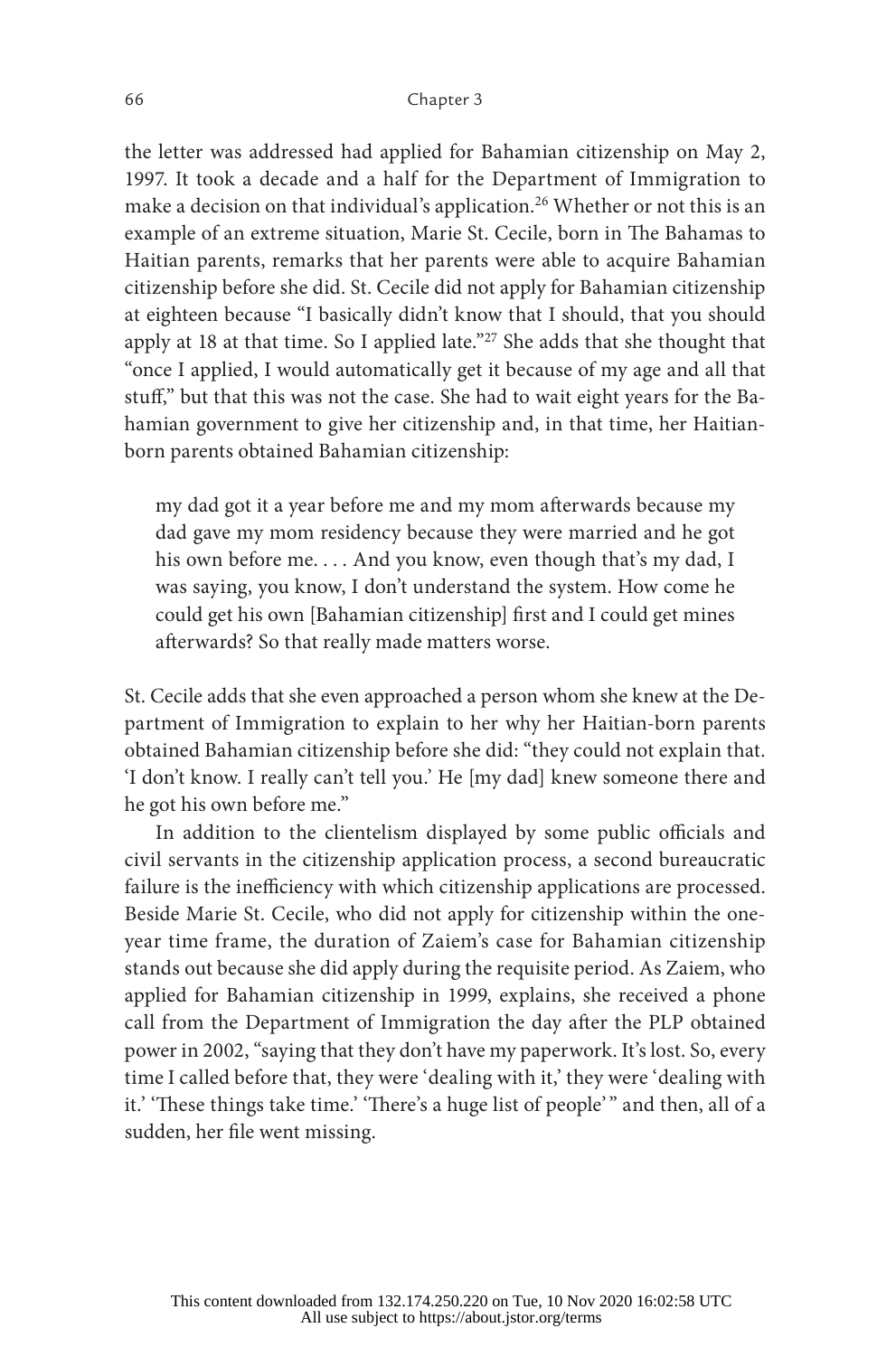#### The Bahamas 67

Once she received the call that her application was lost, Zaiem began the application process again. In fact, she states that she "ended up having to do the whole process. . . . Three times" because the paperwork for her application was again lost by the Department of Immigration. Jn-Simon, currently in the process of applying for citizenship, explains how her brother faced a similar situation when the Department lost his application documents. "They always lost a birth certificate. 'Bring it again.' They always lost something. 'Bring it again.'" Two years into the application process, the Department of Immigration is still requesting additional documents from her brother.

Dolce was constantly told to come back with other documents when he tried to apply for citizenship at eighteen. "They tell you, 'Listen here, we need this document.' They keep turning you around and sometimes you get discouraged." Dumercy agrees, stating that even when you provide them with all the documentation required on the citizenship application form, "every time you come, they ask you for these other documents. . . . They say, 'Oh, you need this and that.'" She says that the additional documents are not always "easily, readily available" or are "not on the [application] form. So why didn't you tell me that [I needed these documents] the first time? [And] why are they asking for that?" She reveals that this kind of bureaucratic inefficiency causes many potential applicants to "just give up" and she almost did, too. Whether or not it is the intention of some persons within the Department of Immigration to discourage persons from completing the citizenship application process—hence the "lost" documents and requests for additional documents—the process does appear arbitrary in nature and provides ample leeway for some persons to engage in discriminatory acts under the guise of bureaucratic inefficiencies.

Even when documents are not lost or "extra" documents are not requested, a few interviewees lament the lack of communication they received from the Department of Immigration regarding their application status. Petit-Homme relates,

There is no communication between you and the Department of Immigration. You know, no one updating you to say what you might be missing or what other things are necessary. It's just that you go up there, or you follow them and they say, "Well, it's not been approved as of yet." They're "still looking at it," which never makes sense to me, you know. There's not a definite time to respond [to applicants].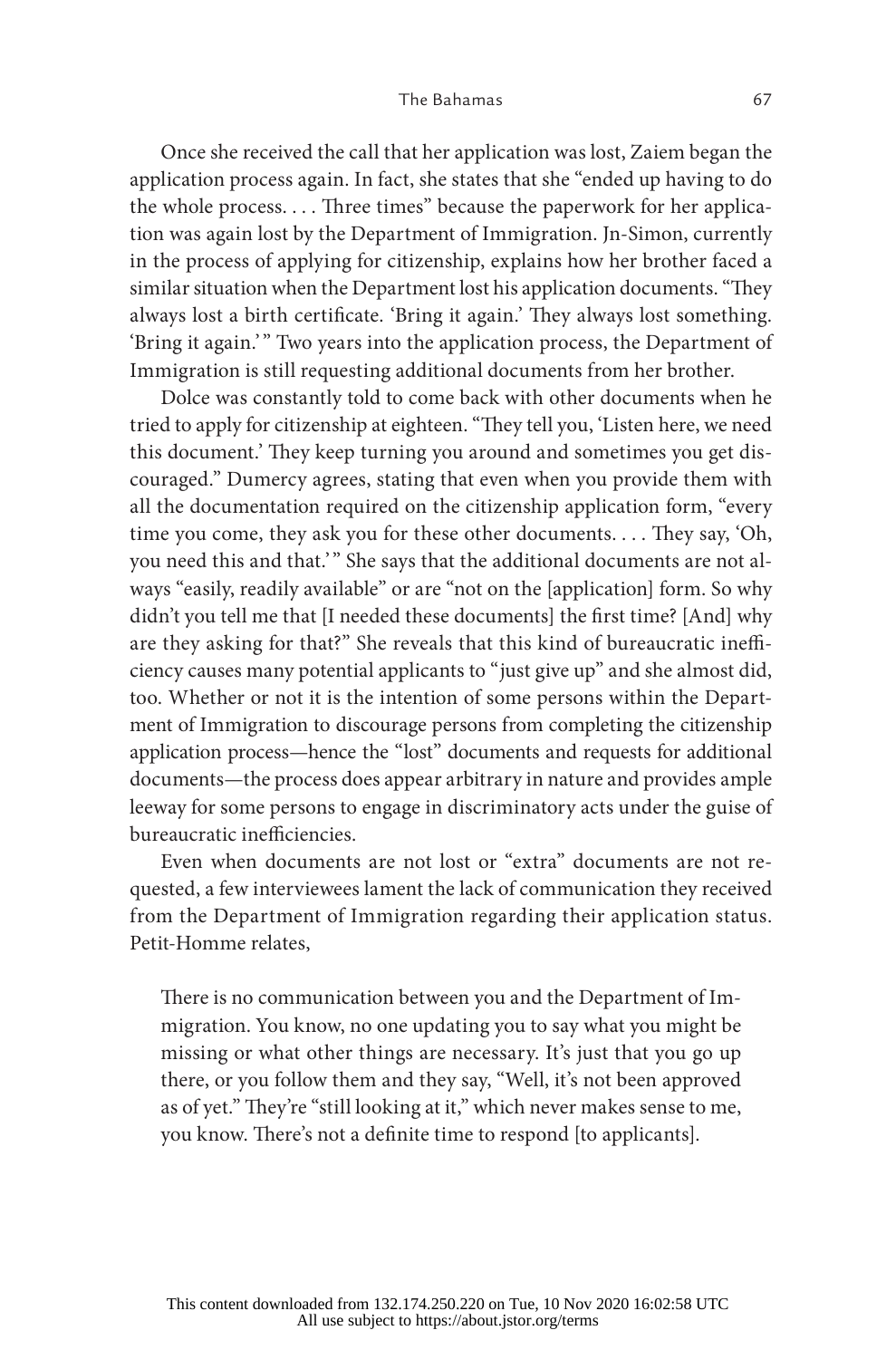Gillard Louis, a College of The Bahamas student, states that "there was no run-around in terms of missing documents. However, there was a back-andforth for me in terms of checking. I had to keep a constant check. It got a bit frustrating at a point. It was a bit frustrating because my thing is, don't give me a date to come back and then tell me when I reach that, you know, it's not ready or come again."28

In some cases the problem was not only that documents were lost or that individuals were told to come back at another time with additional documents that were not part of the original application, but that once approved for Bahamian citizenship, it took them an inordinate amount of time to actually be sworn in as a Bahamian citizen. Dumercy explains that her Bahamian-born sister's application for Bahamian citizenship was approved in less than a year—"one of the quickest [turnarounds] I've known thus far"—but it took more than a year for her sister to be sworn in. When asked why it took so long, Dumercy says, "They didn't have any swearing in going on" or, if they did, "they just didn't let her know."

Zaiem's story is once again extraordinary in this regard. After finally receiving her letter of citizenship approval from the Department of Immigration, she "was told that within three weeks<sup>29</sup> I'd get a phone call stating when to come in to get sworn in. That didn't happen for about a month and a half, and me still calling every week. You know, they're 'checking on it.' 'They're checking on it.' I'm straight. It's just the next one [swearing-in ceremony] I'm gonna be in." Finally Zaiem "got a phone call saying, 'Be here' . . . [The DoI employee] said, 'Two o'clock on Thursday.' She told me what to wear. She told me to be there 45 minutes early. I show up, this was in July. Yeah, I show up, and they have a note on my file saying, 'Could not be contacted.' And they said, 'Well, we tried these numbers'" and the numbers they had called were from her second application, "the one that they had lost. So, it was from my job that I worked at like ten years ago. So I told them somebody did contact me. 'It's too late. You're not on the list' [they said]."

Zaiem had reached her breaking point. She had now been without any citizenship for six months, having already renounced her former nationality as part of the application process, and she had shown up at what was supposed to be her swearing-in ceremony, only to be denied entry because of bureaucratic errors within the Department of Immigration. A month later she was finally sworn in as a Bahamian citizen in the country of her birth. "The only reason" she believes that she made it onto "that list was because at this point, which is really stupid of me, I should have done this ten years ago,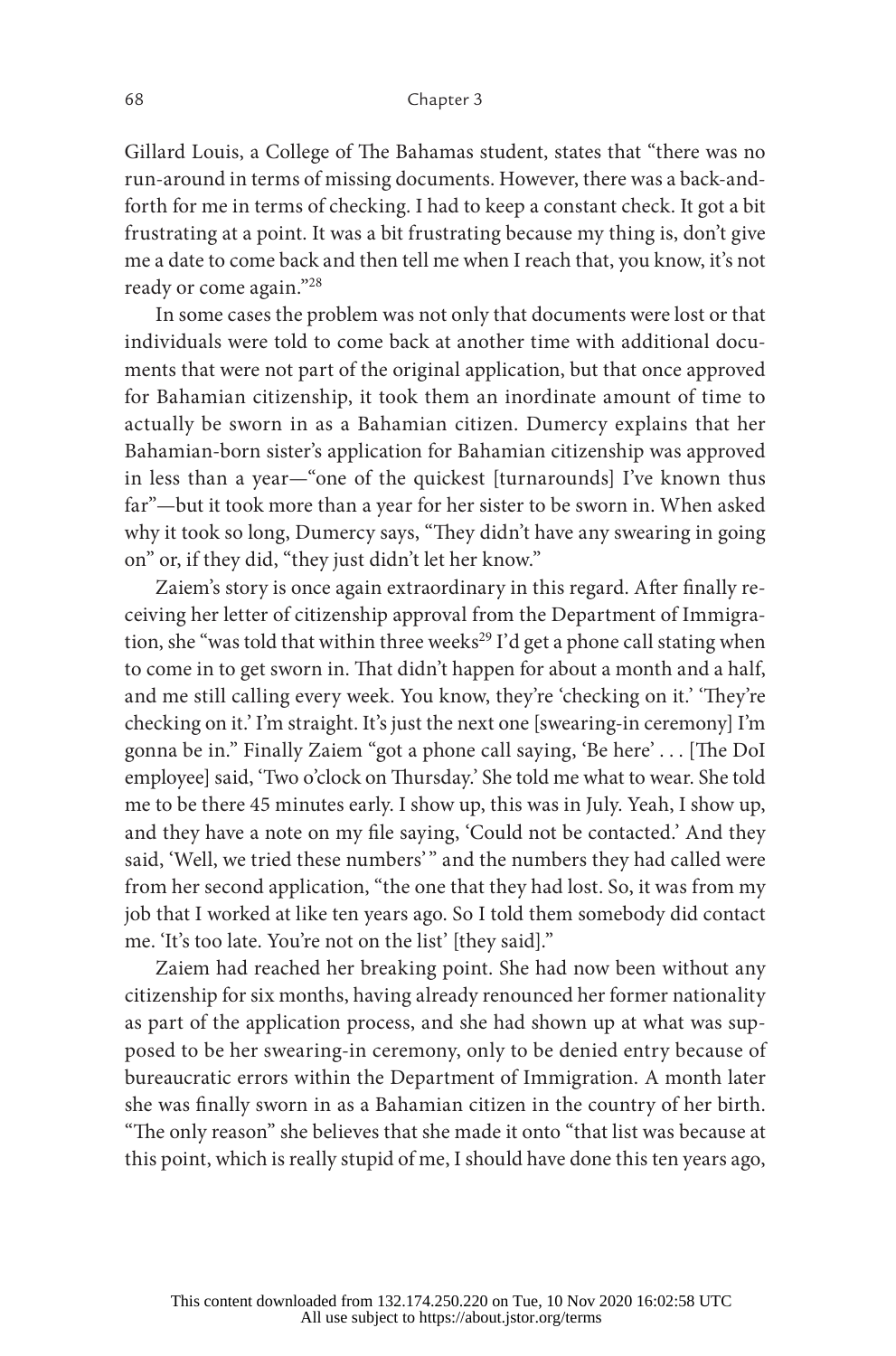I involved somebody." She called a family friend who knew the then director of immigration who ensured that she was included in the next ceremony and was sworn in as a Bahamian citizen.

In addition to the clientelism and bureaucratic inefficiencies, a third reason that allows for the politicization of the citizenship application and bestowal process in The Bahamas is the lack of transparent or clear guidelines regarding the process. I interviewed several people who were involved in the citizenship application process within the highest echelons of the Ministry of Foreign Affairs and the Department of Immigration. None of these persons was able to provide me with a definitive answer on how long it takes for a person to be sworn in as a Bahamian citizen after receiving his or her approval.

One participant from the Department of Immigration stated that individuals are sworn in "right away. Right away. We don't hold up with that. If you renounce [your original citizenship] today—it's been approved by cabinet last week—you renounce today, in the next swearing in exercise, we ensure that you are on the list."<sup>30</sup> This individual was unsure, however, as to how many swearing-in exercises had occurred for the year or how long the average wait time was to be sworn in. Another participant, who worked in the MFA, declared that it was "a matter of days" for a person to get sworn in,31 while a third admitted that "we try to do it quickly"—and when asked what the average of "quickly" was, stated, "I'd say a few weeks."<sup>32</sup> Comments such as these, along with the absence of official, publicly available data on citizenship processing, belie a lack of standardized procedures that results in inefficiency and undue personalization of the citizenship application process.

These comments from government officials stand in stark contrast to the aforementioned stories given by the Bahamian-born interviewees of noncitizen parents. Beside Dumercy's sister and Zaiem, Dumercy had to wait four months between renunciation and Bahamian citizenship acquisition. Louis thinks it was closer to "two months" in his case and Petit-Homme recalls it "happening in a matter of months." Dolce, while unable to remember how long it took for him to be sworn in as a Bahamian citizen, tells the story of his friend "who recently gave up her Haitian citizenship and it took her like up to, I would say, two or three months." He says that others also "wait for two months, three months. I know it doesn't take days. I know [that] for sure."

Email correspondence from an administrator at the MFA—as opposed to the aforementioned quotes from elected officials—is more in line with the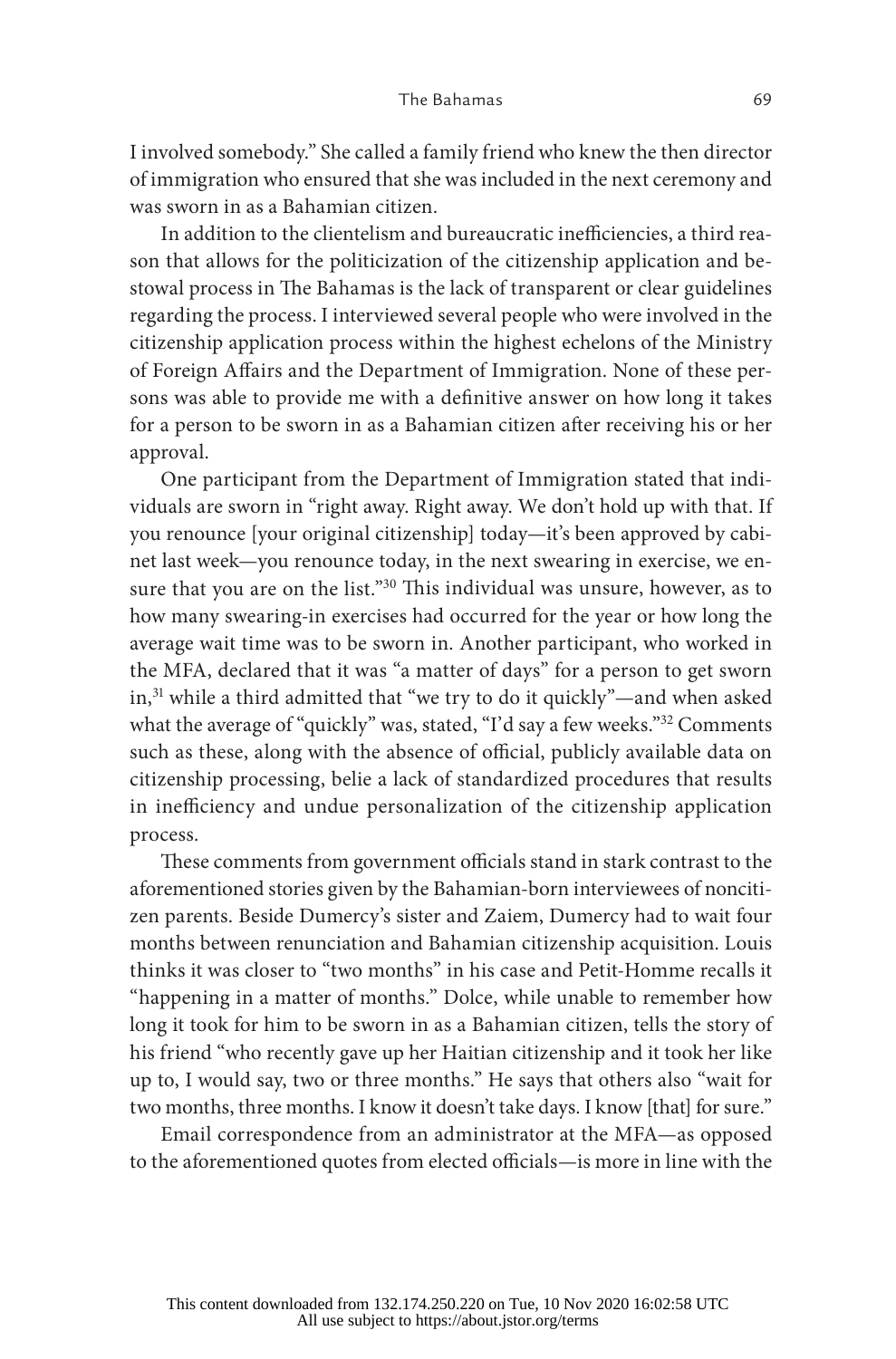interviewees' experiences. This official notes that "The time between the submission of the [renunciation] documents and the swearing-in ceremony can range on average between three (3) and six (6) months."33 Thus despite the fact that government officials contend that individuals are quickly sworn in as Bahamian citizens once approved by cabinet, the experiences of the interviewees born to noncitizen parents in The Bahamas contradicts this assertion.

Beside the arbitrariness in the waiting period to be sworn in as a Bahamian citizen and the inefficiencies in communicating when a person is to come in for a swearing-in ceremony, ceremonies are sometimes cancelled as well. This is particularly problematic for individuals who live in the Family Islands and who have to make a special trip—and all the costs associated with that trip—to Nassau for the ceremony. Dumercy, for example, traveled from Abaco to Nassau for her swearing-in ceremony only to receive a call from the Department of Immigration that it had been cancelled once she "was already in Nassau." If an individual does not have family or friends with whom to stay, or if the next swearing-in ceremony is a week or longer away, the cost of waiting in Nassau can be prohibitive in terms of employment, living expenses, and personal time commitments.

It is important to emphasize that in all these cases, during the interim between renunciation of one's former nationality and the acquisition of Bahamian citizenship, the individual is de jure stateless. He or she is *not* formally covered under the operation of any state's law, whether in theory or in practice. For as the approval letter from the MFA states, "At the time of registration, you will be required to take an oath as prescribed by Regulation 7 of The Bahamas Nationality Act, 1973 and thereupon *from the date of registration you will be a citizen of The Bahamas*" (italics added). Statelessness is thus a very real possibility in The Bahamas.

#### **Statelessness**

As noted in the previous section, as part of the process of acquiring Bahamian citizenship, an individual must renounce any citizenship that he or she holds and provide proof of this renunciation to the Department of Immigration. Although this is the last part of the process—an individual is not required to give up his or her citizenship until said person receives the approval letter to become a Bahamian citizen from cabinet via the Department of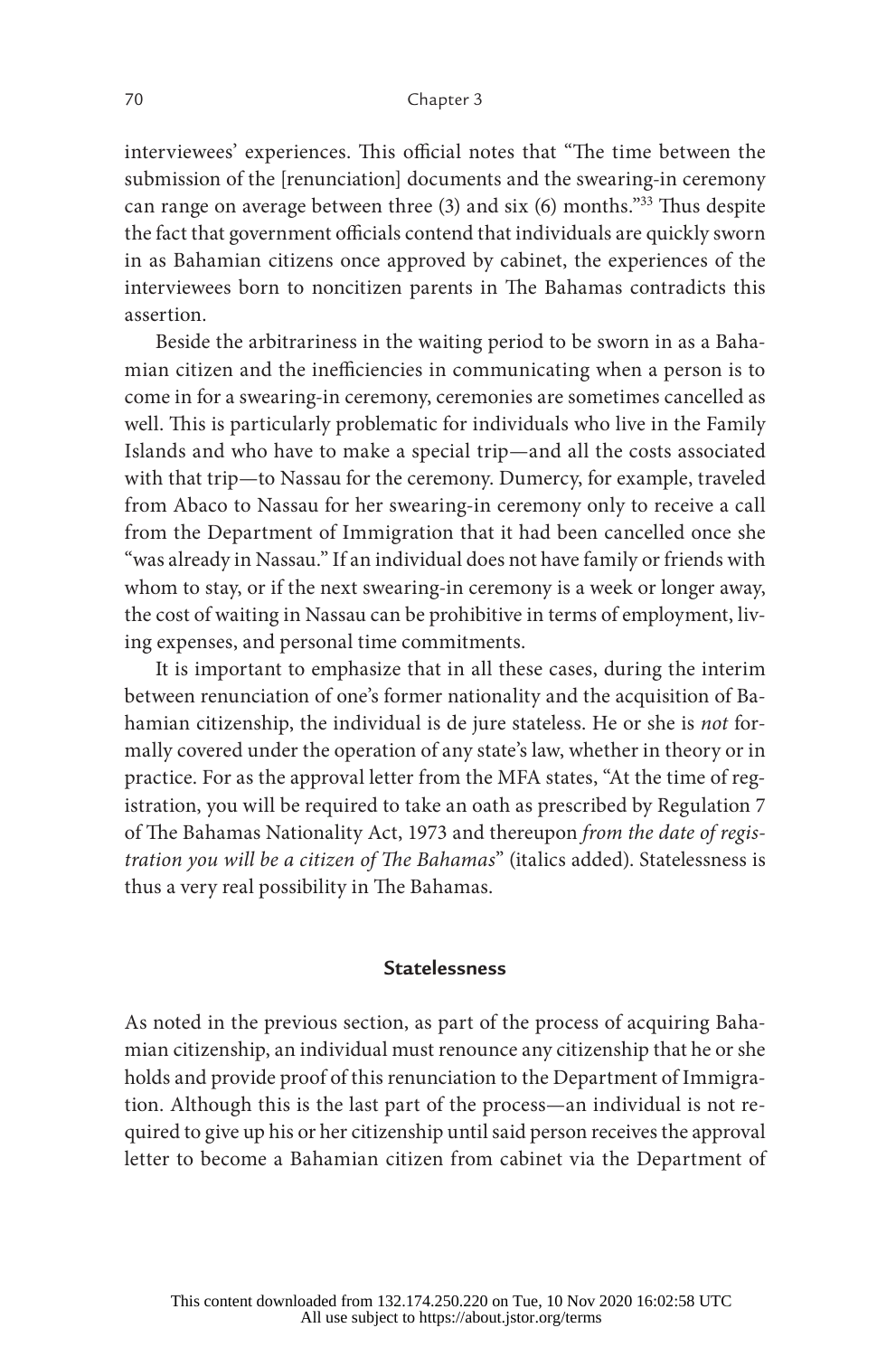Immigration—the participants' aforementioned experiences demonstrate that a person can be without the citizenship of any state for several months, and in some cases up to a year. This is a highly problematic position for someone to be in, as I demonstrate in Chapters 2 and 5.

Although a DoI official admits that persons could fall into the category of de jure stateless during this time, he contends that it is "a priority of ours" to ensure that such instances rarely occur:

Let me say this—if there is a need for a person to be sworn in, if there's an emergency or there's an urgency, we swear them in separately outside of an established or arranged swearing-in. So it's [the formal acquisition of citizenship] not limited to a swearing-in. Let's just say a person has to go off to college or they say, "This being *de jure* stateless is a problem" for any reason, for any number of reasons . . . we would move to have a single swearing-in when necessary. We don't have anything cast in stone or in law what says you have to wait for a grouping. $34$ 

While further investigation is needed to corroborate this statement, one of the primary problems appears to be precisely that the Department of Immigration lacks "anything cast in stone" when it comes to establishing transparent deadlines, rules, and procedures regarding the citizenship application process. This adds to the politicization of applying for and receiving Bahamian citizenship because an applicant cannot easily point to a rule or a procedure and ask to be treated in a fair manner based upon said rule or procedure. Additionally, it is revelatory that the three officials, all of whom should be on the "same page," or at least have a more defined idea of the timing between renunciation and Bahamian citizenship acquisition, offer inconsistent explanations on the nature and duration of the citizenship acquisition process.

One of these individuals, who was in the best position to answer questions dealing with the citizenship application and approval process given the nature of his professional duties, readily admits that he does not know what happens when there is "a pregnant woman" who has renounced her original citizenship as part of the citizenship application process. "She's about to give birth and the child's nationality is dependent upon the mother. And the woman gives birth. What happens to the child? That's a good question that you may want to follow-up [on]."35 If people at the highest levels of the Department of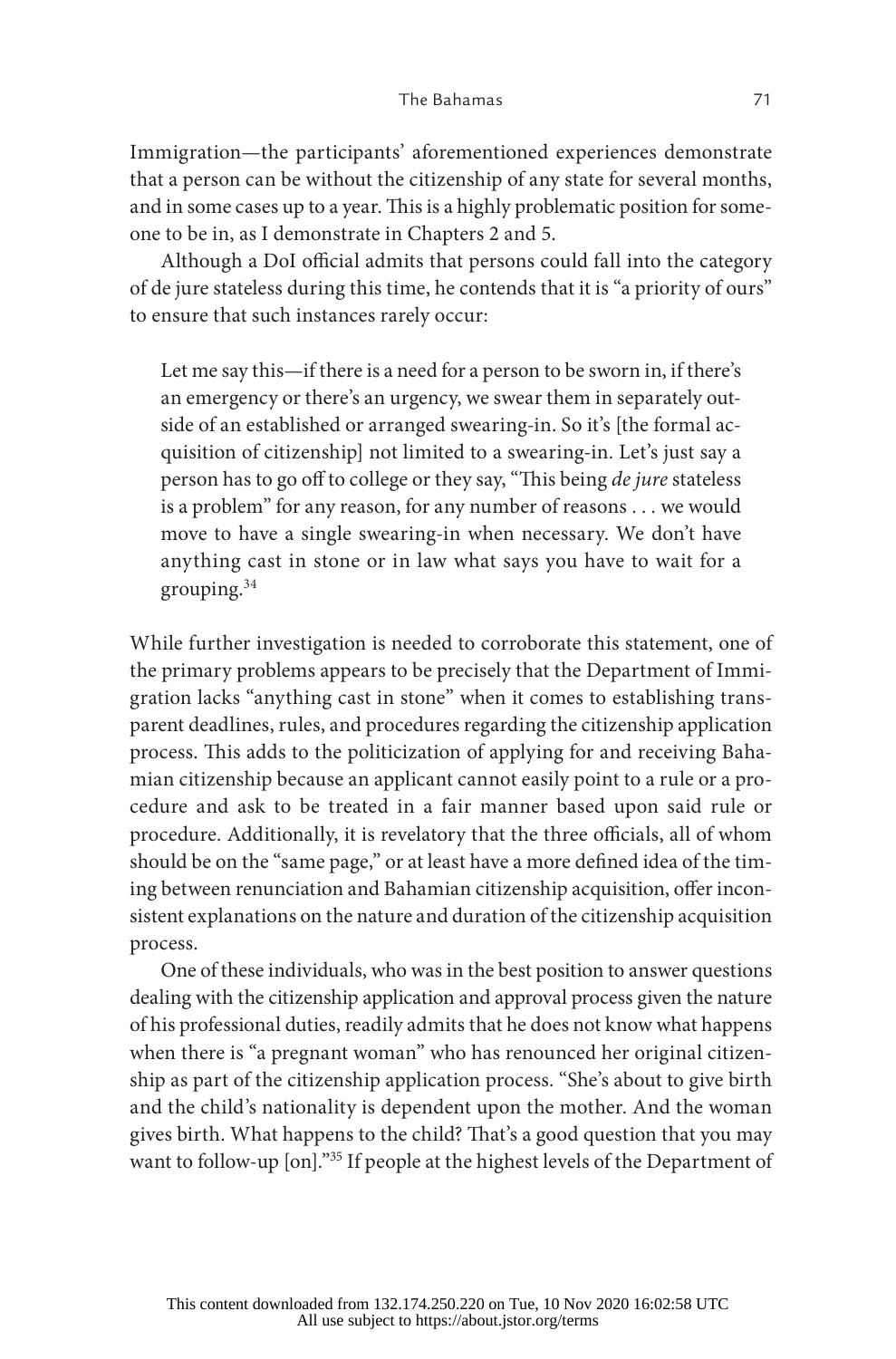Immigration and the Ministry of Foreign Affairs are unsure of procedures and timelines in the citizenship application and approval process, it is unsurprising that the Bahamian-born interviewees faced the types of obstacles that they did on their path to becoming Bahamian citizens for "the functionaries of the state themselves find the practices of the state to be illegible" (Das 2004, 234). The system for awarding citizenship in The Bahamas is dysfunctional and statelessness consequently arises.

Beside the cases of de jure statelessness that exist during the interim between the renunciation of one's original citizenship and being sworn in as a Bahamian citizen, the risk of statelessness is heightened in The Bahamas for other reasons as well. The Bahamian Constitution does not accord its female citizens the same rights as their male counterparts when it comes to passing on their Bahamian citizenship.36 A child born outside the country to a Bahamian father becomes a Bahamian citizen at birth (Article 8), but a child born outside the country to a Bahamian mother does not have this same right if the mother is married to a foreigner.<sup>37</sup> Her child is entitled to apply for Bahamian citizenship at eighteen, alongside those who are born in The Bahamas to noncitizen parents. The only difference is that the child born overseas to a Bahamian mother has until age twenty-one to register as a Bahamian citizen (Article 9).<sup>38</sup> In this case, the child born overseas to a Bahamian mother is susceptible to statelessness if the child is born in a state that does not automatically grant citizenship via jus soli and there are restrictions on the ability of the child's father to pass on his citizenship via jus sanguinis.

In a much-anticipated referendum, Bahamian voters were asked in 2016 to: 1. allow Bahamian women married to foreigners to pass on their citizenship to their children when the latter are born outside the country; 2. permit the foreign spouses of Bahamian women to apply for Bahamian citizenship; 3. allow Bahamian men to pass on citizenship to their children born outside of marriage; and 4. to amend the Constitution so that "sex" becomes a prohibited ground of discrimination.<sup>39</sup> Each proposed bill stood or fell on its own, yet all four proposals were resoundingly rejected by the Bahamian electorate.<sup>40</sup> This was the second time in less than twenty years that such an initiative failed, the first referendum on gender equality being held in 2002. Thus formal belonging, or the fulfillment of a human right to a nationality, also has a gendered component in the Bahamian case.

Lack of parental documentation is one of the primary problems among irregular migrants and another reason for potential statelessness in the country. Individuals who are unable to prove who they are and where they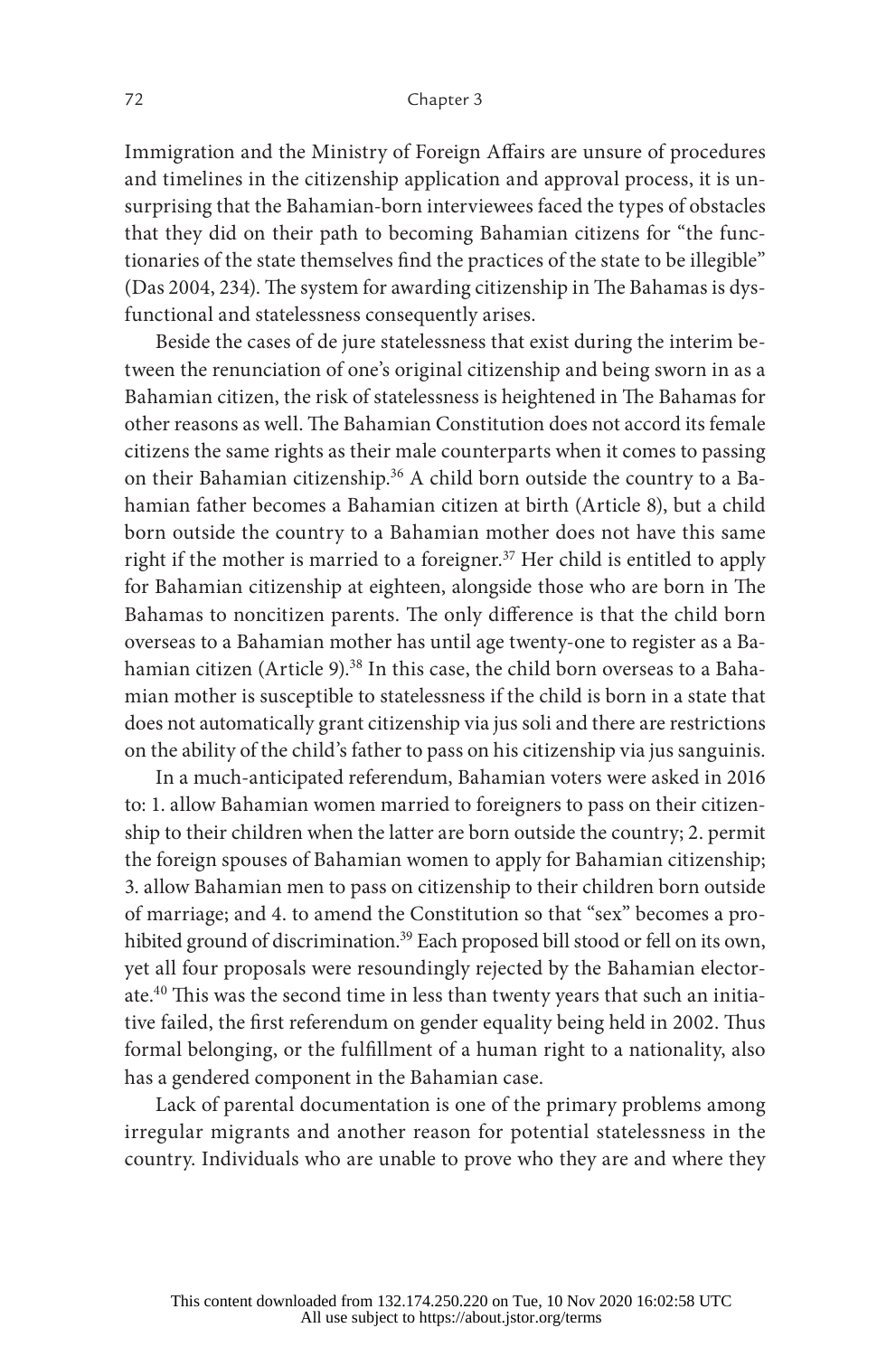are from via documentation—such as birth certificates, passports, driver's licenses and so forth—often pass on this insecure status to their children. The Haitian Embassy in The Bahamas cannot provide Haitian citizenship to those who are unable to provide proof of their parent's Haitian nationality or who cannot produce two witnesses to attest to the citizenship of the child's parents.

Lack of parental documentation is often particularly pressing for children born to parents from rural parts of Haiti, such as the Northwest, where most Haitian migrants to The Bahamas come from. As one Haitian official states, "Don't forget you're dealing with a poor country where governance is a big problem, particularly at the level of the Registrar['s] office. [Because] the main archive is in Port-au-Prince [and] because of poverty, many people give birth to their children and they do not go to the Registrar<sup>['s]</sup> office to register their children. That's a big problem."<sup>41</sup> Ambassador Rodrigue supports this assertion, describing how many parents "cannot get a birth certificate [from Haiti]. That's the big thing. The big, big, big problem" when it comes to obtaining Haitian citizenship for their Bahamian-born children.

This issue is not unique to children born of irregular Haitian migrants in The Bahamas. As I note in the previous chapter, lack of birth registration is one of the reasons that individuals are placed at risk of statelessness globally. While a high-ranking official at the Office of the Registrar in The Bahamas asserts that it is "very rare" for a child born in The Bahamas not to be registered and receive a Bahamian birth certificate, a former Haitian official discusses how many children born in The Bahamas end up being repatriated with their parents:

And now suddenly, when they are 16, 18, and they want to come here to get their citizenship that's a big problem because there's no way to prove that [they were born in The Bahamas]! The reason there is no way to prove that [is] you [were] born, [but] before leaving they don't even think about having an official document here. They cannot have a passport, but at least they could have a travel document. They did not. Then no vaccination, nothing; how you going to prove [birth in The Bahamas]?

The number of undocumented Bahamian-born children of Haitian parentage in this situation is unknown but as the official at the Office of the Registrar made clear, a parent must have a "valid government issued picture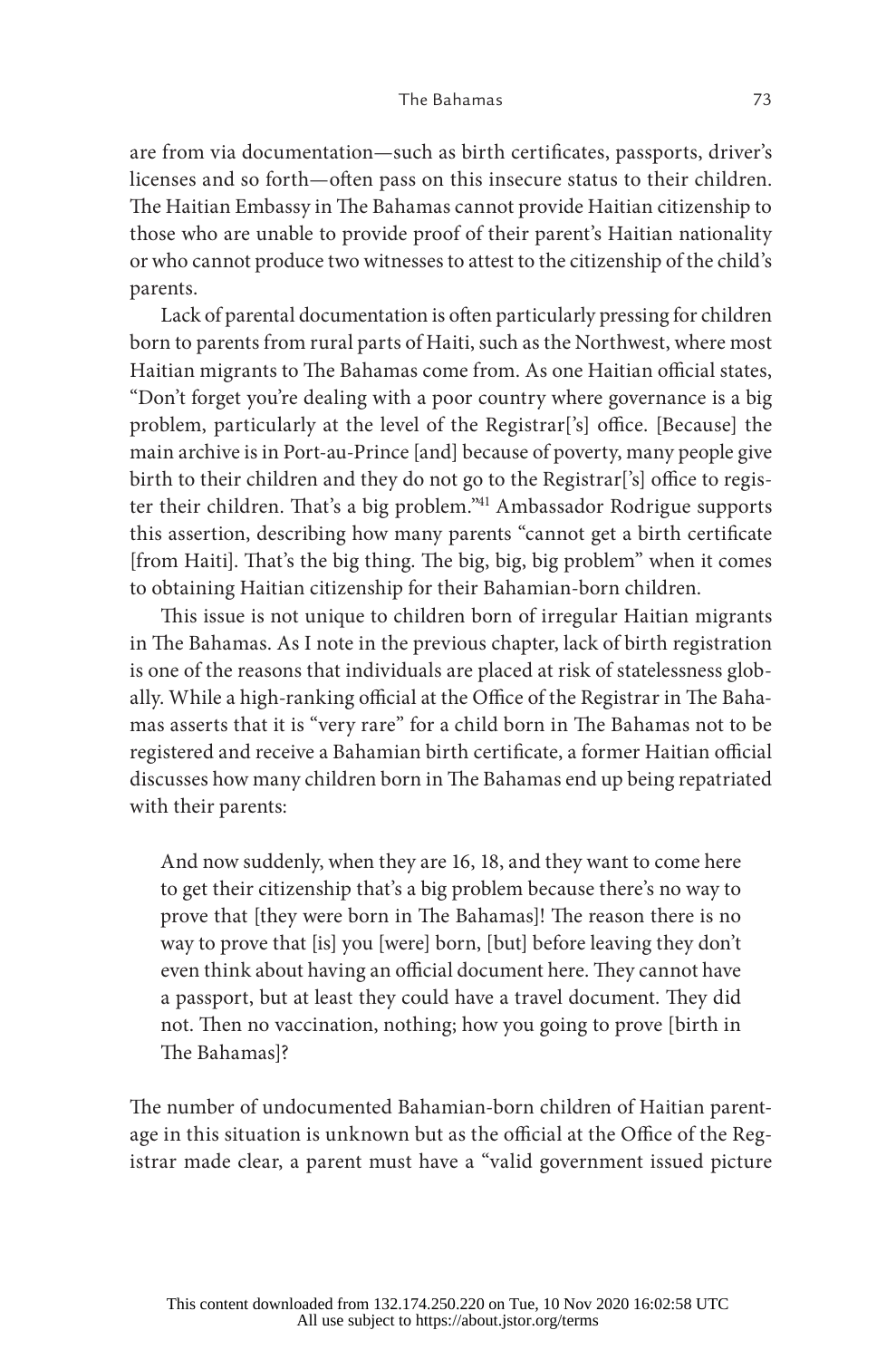identification" in order to register the Bahamian-born child.<sup>42</sup> Brice-Adderley provides an account that supports the official's assertion:

We have a case where that was brought to my attention. The father was born in The Bahamas. He's from Haitian parentage. He is 32-years-old. I think he may have submitted his documents for citizenship, but they haven't come through as yet, for whatever reason. The mother was an illegal immigrant, but she came here somehow and stayed for two years, met him, had a child. But two months ago she was detained and repatriated. But before, in between being detained and being repatriated, they called me in to see if I could assist her because she had a young baby. The young baby was not documented. . . . So the mother was the one who would have taken the child to be registered, but because she was illegal for whatever reason, she did not have any ID. So she couldn't do anything for the child.... She couldn't get the notice of birth from the hospital because she didn't have an ID.

Without such a valid ID, the ability of the child to acquire a Bahamian birth certificate and then apply for Bahamian citizenship at eighteen is placed in jeopardy. Such children are exposed to an obvious risk of statelessness, having no proof of where they "officially" belong.

A former employee at the Ministry of Foreign Affairs under the FNM administration also notes that children who are born in The Bahamas but who "go back to Haiti" with their mothers at "the age of two or three, or whatever" face difficulties in securing Bahamian citizenship for a different reason: "There's no connection with The Bahamas until one day before their 18th birthday, which they just happen to come back to Nassau just to file this piece of paper and then leave again. That puts a different spin on it [the citizenship acquisition process] in that they haven't been here for that length of time, etc., etc."43 What exactly the "spin" is, given that no transparent rules and procedures exist for acquiring Bahamian citizenship, is unclear. However, the MFA's previous response that birth in The Bahamas does not facilitate an individual's ability to acquire Bahamian citizenship leads one to surmise that residency may play a large role in whether a person born of noncitizens in The Bahamas is able to acquire citizenship in these circumstances.

It is also unclear how many individuals fall into the situation of being repatriated with their mother to Haiti and then returning to The Bahamas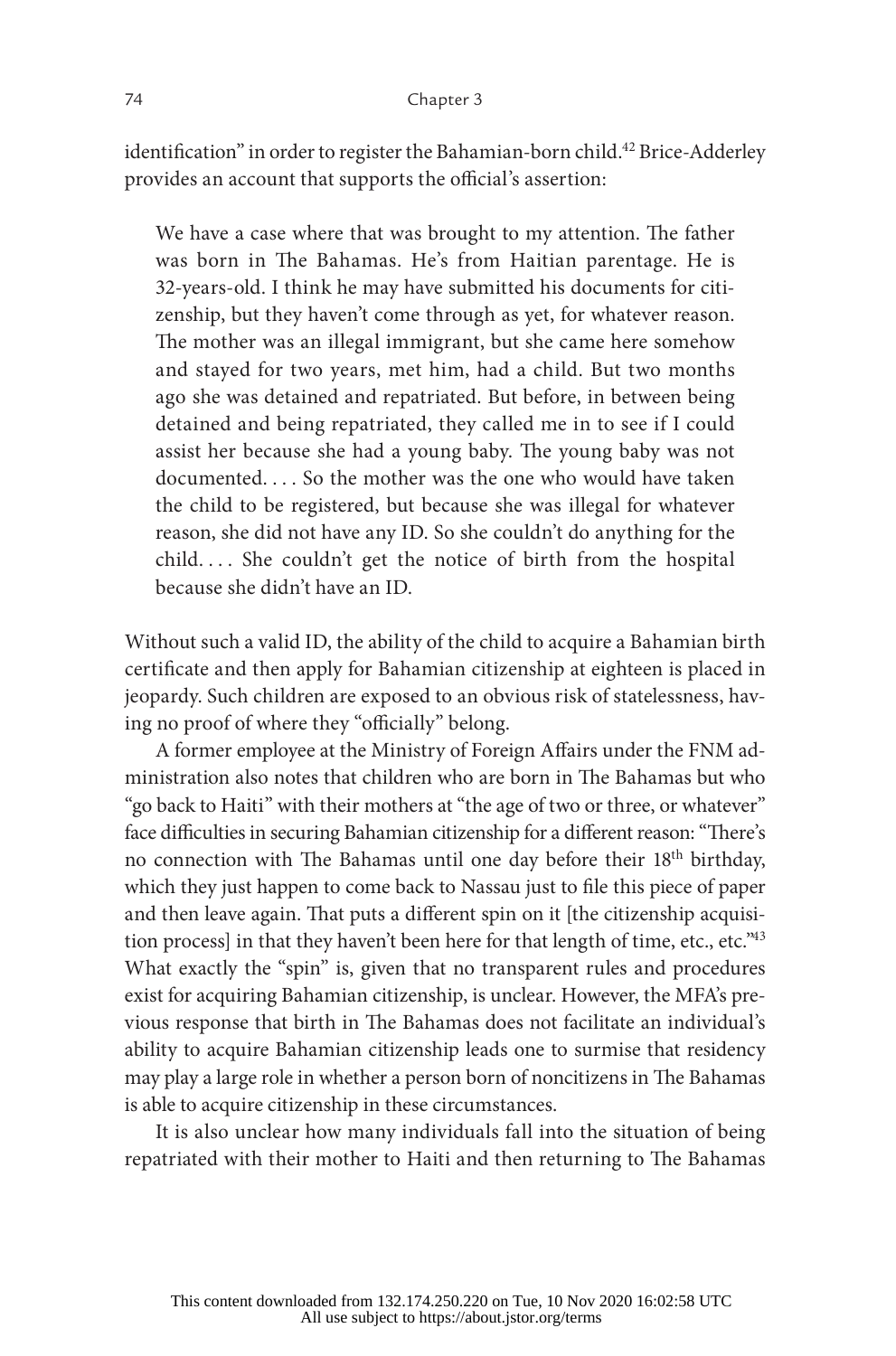at eighteen to apply for Bahamian citizenship. Dr. Charité, who offers his medical services in various Haitian communities in Abaco, believes that "We have quite a bit [who] are put in that situation. A lot of them go and come back when they're 18, 19" and those who come back are "a large enough number to affect a community."

According to Ambassador Rodrigue, however, even undocumented persons of alleged Haitian nationality are able to obtain a letter from the Haitian Embassy that "serves as an ID because we put a picture on it and that person, we request he or she bring two witnesses who can identify her and say, 'Yes, this is so and so.'" This letter is then accepted at the hospital as "valid government issued picture identification," allowing that individual's child to obtain his or her Bahamian birth registration. But if the undocumented parent does not come to the embassy for such a letter, and does not possess his or her own Haitian birth certificate, then that becomes, in the words of Ambassador Rodrigue, a "big, big, big problem," especially if "The parent dies. The parent dies and that kid doesn't know anything. . . . We have cases like that."

However, this ID letter, which serves as a form of identification for a pregnant woman who lacks a Bahamian government issued ID cannot, according to the ambassador, be used to acquire Haitian nationality: "But that document or that letter we give is used only for that [as ID at the hospital]. They cannot use it [to] afterwards come and say, 'I have that from you. I need to have a passport.' Because no matter what, for the passport we need a birth certificate."

As part of the Bahamian or Haitian citizenship application process for their Bahamian-born children, Haitian nationals must obtain a certified copy of their birth certificate ("extrait"). The Haitian Embassy in The Bahamas is unable to provide this service to Haitians despite having tried to convince the Haitian government to allow them to do so.<sup>44</sup> Haitians must therefore either return to Haiti—a voyage that few undertake—or solicit the services of a person or agency to acquire the certified copy of their birth certificate for them. Says Ambassador Rodrigue,

Some service they call it, where people can go and that person . . . tr[ies] to get those document[s] for them. At that point you give your information: born here, born this day, in what city, etc. And that person tr[ies] to get that information [the birth certificate] for them. But sometimes the person just hires someone to give them [a] false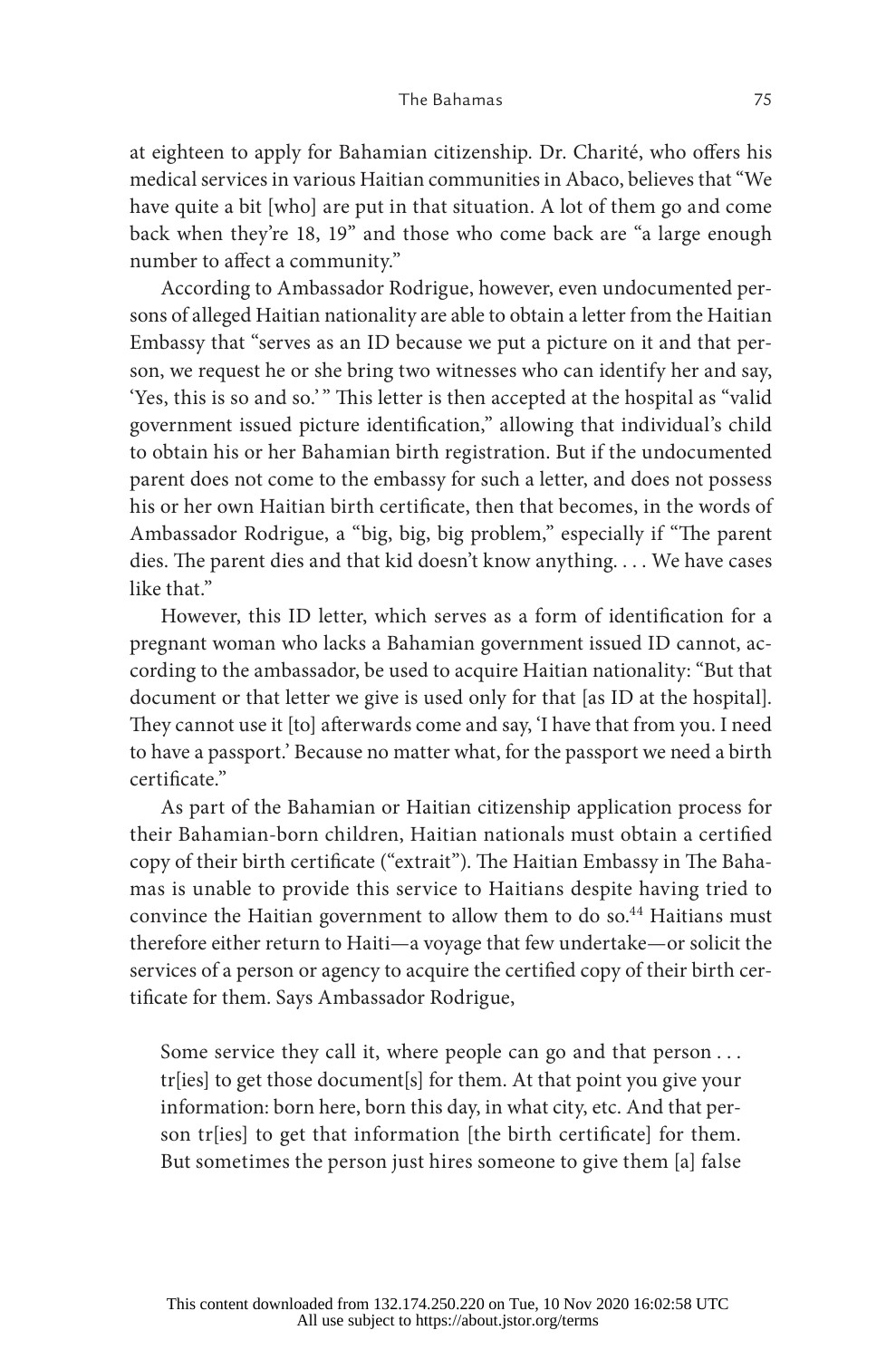document. And when that person bring[s] that document here at the Embassy, we verify it's not authentic. We have to tell them, "I'm sorry. We cannot legalize the document."

The ambassador adds that sometimes a person goes through the process multiple times, paying individuals to obtain a certified copy of their Haitian birth certificate only to find out that the document is not genuine and cannot be accepted by the embassy in Nassau. "When they come the third time and you say, 'No, it's not good,' the problem is you. The problem is the embassy because 'I paid all that money' and we refuse to take it. 'You are blocking me from doing this or doing that.'" This is why, in the words of another former Haitian official, "if you go outside of the embassy, talking to the people in the yard, the embassy is not popular."45 This same individual notes that fraudulent documents are not the only problem the Haitian Embassy in Nassau faces when trying to authenticate the Haitian nationality of an individual; a black market for Bahamian birth certificates also exists.

That is, the birth certificate of a deceased child born in The Bahamas is sold to another person who attempts to use the deceased's birth certificate for his or her purposes. The former Haitian official states that "I think the Bahamian government has a big problem to solve" in this area and that "You have a lot of cases like this. . . . Sometimes they even steal document[s]." The Haitian Embassy cannot provide a Haitian birth certificate or passport to individuals under such circumstances. "If you come to the consular section and ask me for a passport, if you cannot prove [to] me beyond any doubt that you [are] Haitian, I'm not going to give you the passport. I'm not going to issue the passport. You have to prove me that. Okay? That's why you may find many Haitian[s] who left Haiti to come here . . . they're coming to the embassy for 2 or 3 years [and] they [still] cannot get a [Haitian] passport."46

The problem of false documents also affects these persons' ability to obtain Bahamian citizenship. Without the extrait, as Ambassador Rodrigue points out, "they cannot bring all what they need to bring to the immigration service. . . . So it's a challenge, it's a real challenge for the people." The former Haitian official also points out how "very often people try to blame the Bahamian government" for the inability of Bahamian-born children of Haitian descent to obtain Bahamian citizenship, "but the people also complicate the situation with fraudulent document[s], and we have to pay attention to that." Statelessness is thus a real risk to those children born to Haitian parents who are unable to secure Haitian citizenship from the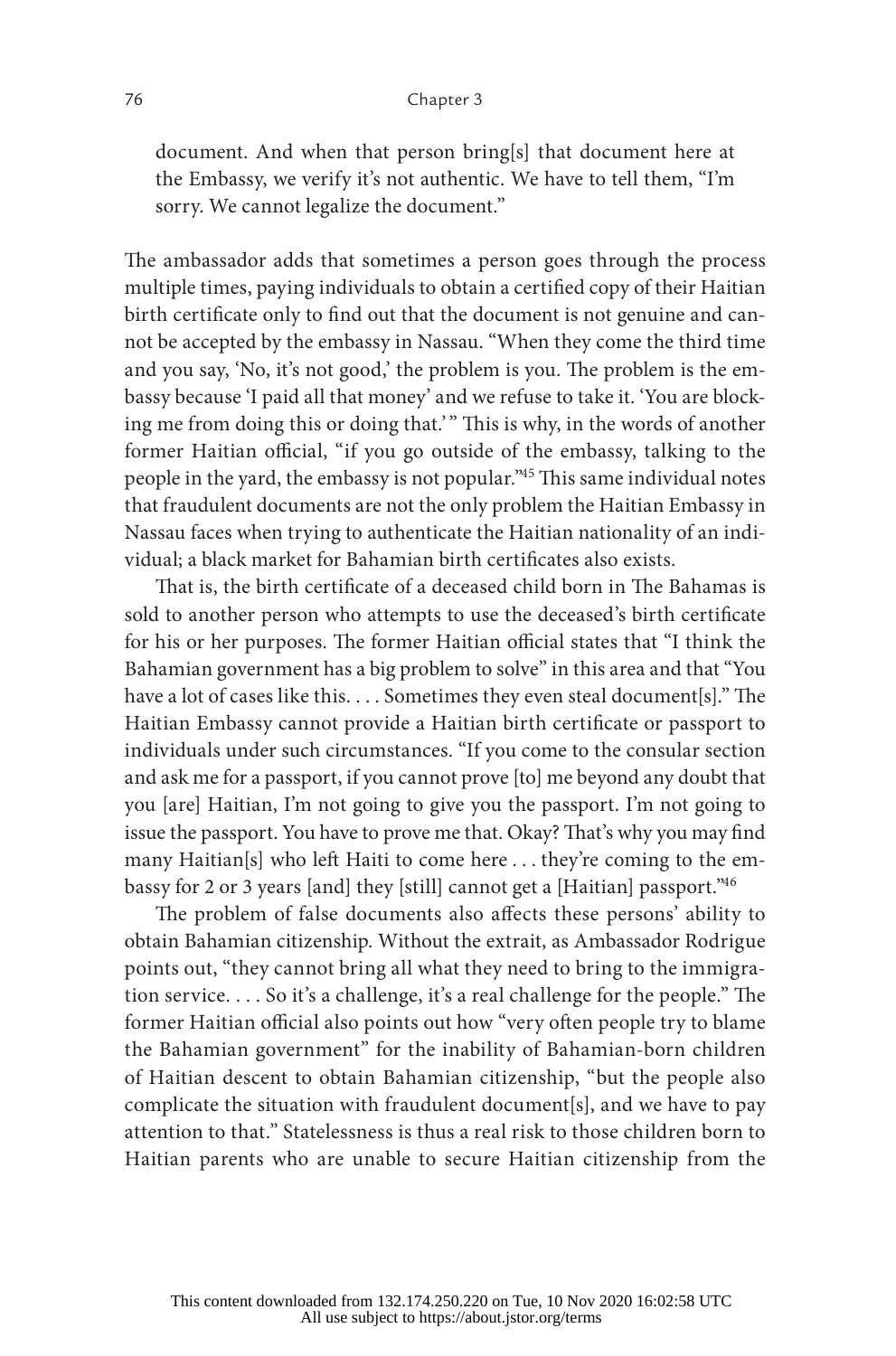embassy due to their lack of documentation or their use of fraudulent documents.

Another issue is that some Bahamian-born individuals are ignorant of their ability to go to the Haitian Embassy and obtain a Haitian passport. A few interviewees, for example, note that their parents did not know they could have taken them to the embassy to secure Haitian nationality documents. Whether this is due to ignorance or a deliberate act on the part of the parent(s), the children are at risk of statelessness because they lack Haitian nationality documents and are not yet able to apply for Bahamian citizenship. Ambassador Rodrigue explains how even though the Haitian Embassy provides Haitian birth certificates to children born in The Bahamas,

when they get the birth certificate from the Bahamian authority, they are satisfied with that. And, as a matter of fact, they keep it preciously because that is the only thing that can prove they were born here [in The Bahamas] and that is going to give them the possibility, at 18 years old, to apply for [Bahamian] citizenship.

Although possessing Haitian identity documents does not affect a child's ability to apply for Bahamian citizenship at eighteen, many parents believe it does. Ambassador Rodrigue states, "They think if they come here at the embassy and get a Haitian birth certificate," it is "never going to happen that they get the Bahamian citizenship." They believe that "having a Haitian birth certificate . . . compromise[s] their chance or the possibility of becoming Bahamian." So, says the ambassador, "no one" comes to the embassy to obtain Haitian identity documents for their children. This again poses a real risk of statelessness for Bahamian-born children.

A former Haitian official concurs, adding that embassy personnel go to churches to explain to the Haitian congregations that having a Haitian passport or birth certificate does not hinder an applicant's ability to acquire Bahamian citizenship later on. "I invite them to come to the embassy to get [a Haitian] passport for their children. But they're still waiting for [the] Bahamian passport." An MFA official agrees, stating that

Many persons born in The Bahamas to non-Bahamian parents, especially persons of Haitian descent *do not see themselves as Haitian nationals*47 and therefore do not wish to claim Haitian citizenship and would rather have a Bahamian certificate of identity instead of a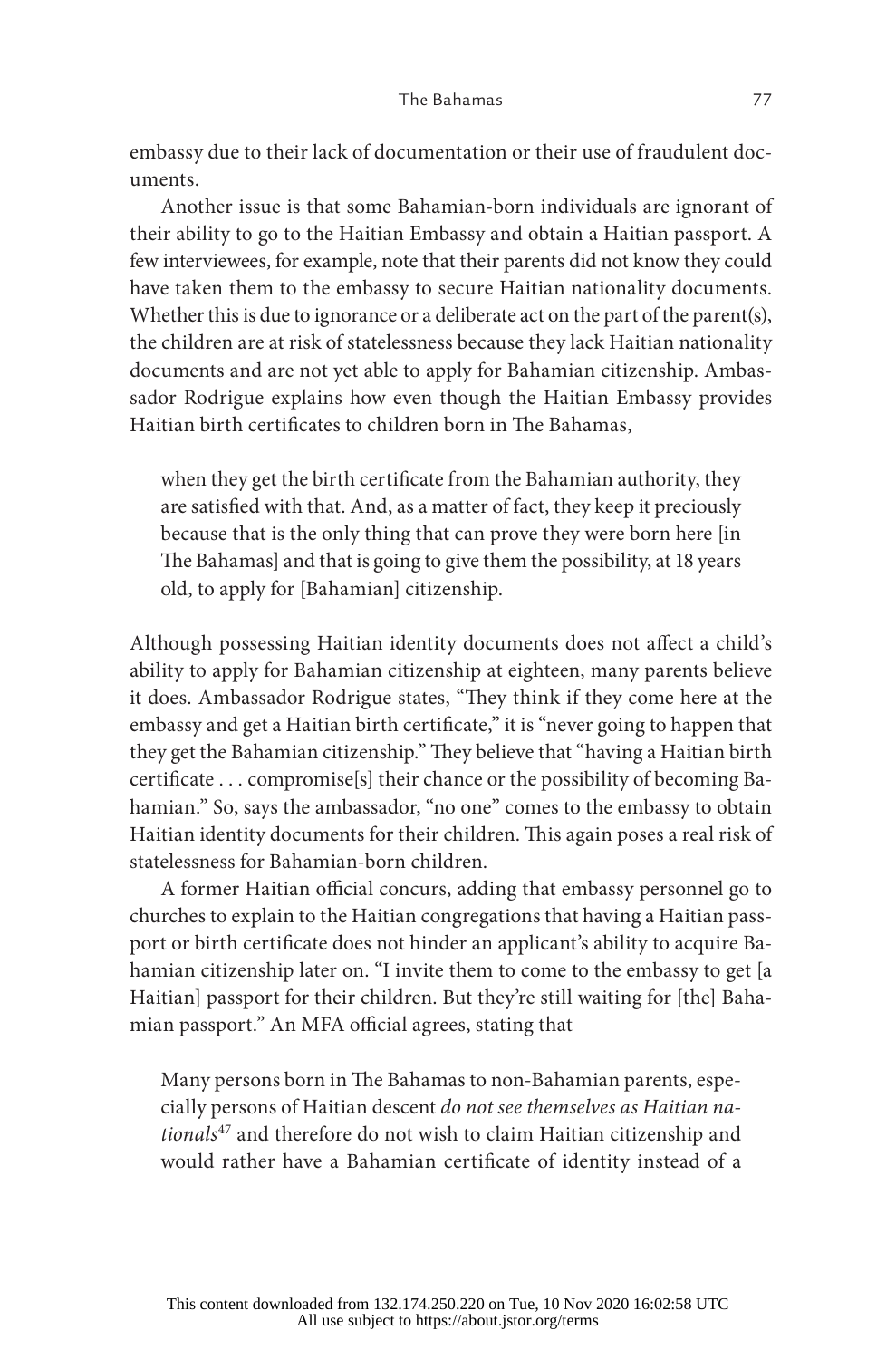Haitian passport. The Haitian Embassy willingly issues Haitian passports to persons born in The Bahamas to Haitian parents.<sup>48</sup>

These individuals—who have the ability to obtain Haitian nationality documents and choose not to—are not stateless according to Ambassador Rodrigue: "if you don't want to take it [a Haitian passport], I can say that's your problem. That's you. But you have the potential nationality . . . if for any reason you say, 'No, this [passport] I don't want it.' No one put you in the position to have no nationality. You are the one." The MFA official adds that "It can be contended that there are cases of *de facto* statelessness" in The Bahamas, but that such "cases are due to choice of the individual and not by any discriminatory practice of the Bahamas government."<sup>49</sup>

It is important to emphasize, however, that the responses of the ambassador and the MFA official do not hold for Bahamian-born children because they are unable to undertake citizenship and passport application procedures themselves and cannot, therefore, make active choices one way or the other. Moreover, and in the words of Open Society Foundation program officer Sebastian Kohn, "Having a right to a nationality is not the same as actually having a nationality."<sup>50</sup> They are thus once again vulnerable to statelessness, even if it is because of the inaction or choice of their parents.

Despite the predicaments generated by Bahamian nationality law—both for children born of noncitizens in the country and for children born abroad to Bahamian mothers married to foreign men—the government of The Bahamas has not ratified either of the two statelessness conventions and denies that statelessness is an issue in the country. If it does exist, in the words of a former high-ranking MFA official, it "is not necessarily stateless here, but it's a statelessness of their country";<sup>51</sup> meaning that if persons are found stateless in The Bahamas, it is a result of problems in the laws and procedures of other countries, not of The Bahamas. An anonymous official from the MFA asserts that "It is believed that there are no cases of de jure statelessness in The Bahamas. . . . Persons born in The Bahamas to non-Bahamian parents are considered under Bahamian law to be the nationals of the country of their parents."52 In the case of children born of Haitian parents, therefore, the assumption is that the children are covered under Article 11 of the Haitian Constitution,53 which states that any person born of a Haitian mother or father who has not renounced his or her Haitian citizenship is also a Haitian at birth.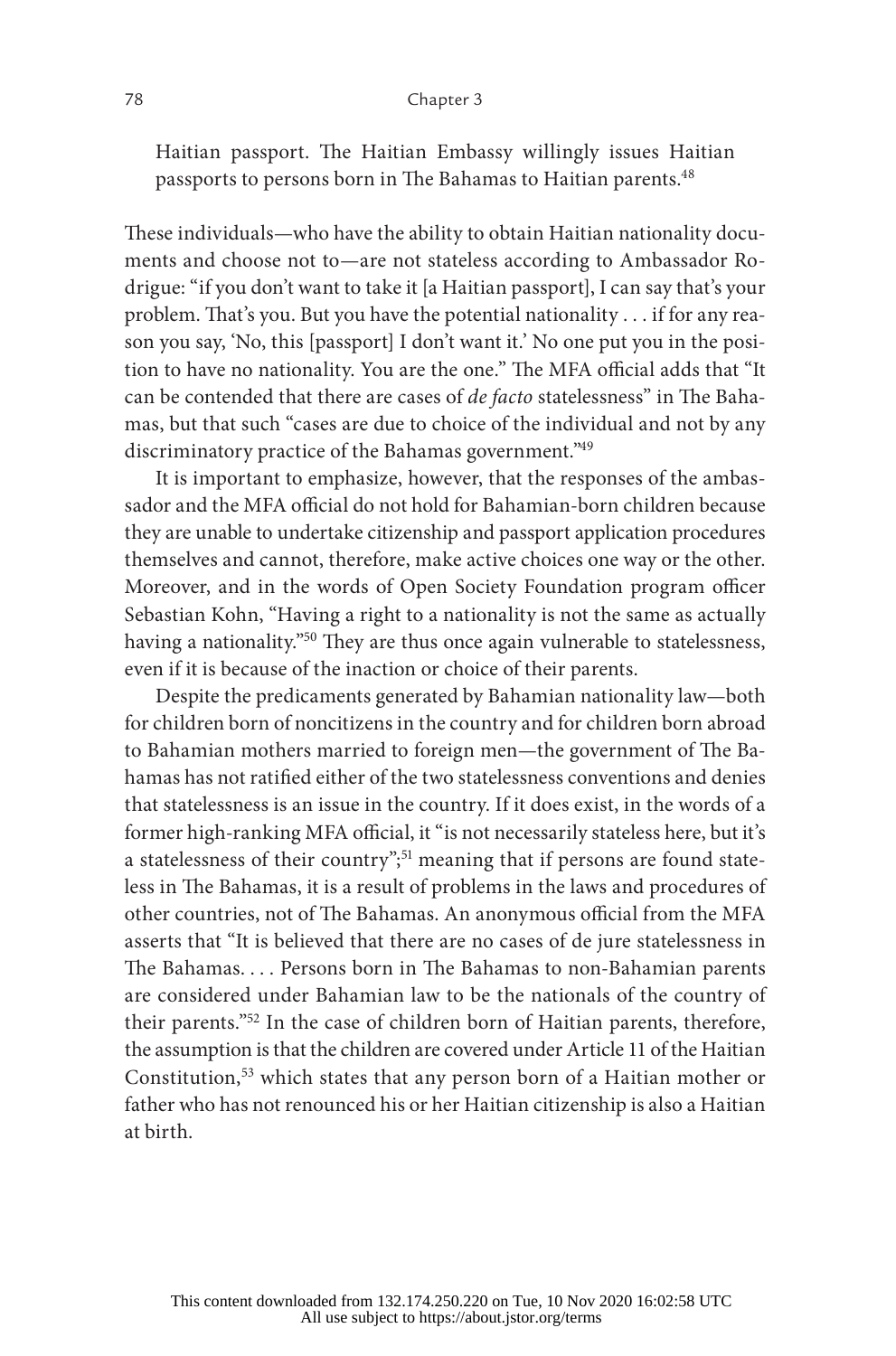#### The Bahamas 79

This chapter demonstrates, however, that many such persons are unable to claim and acquire Haitian citizenship in practice. Beside the cases provided above, Marselha Gonçalves Margerin and Melanie Teff (2008) point out that children born to undocumented parents or parents seeking asylum do not acquire Haitian citizenship at birth and Wooding adds that "The reality is that under the Haitian Constitution and Haiti's 1984 law on nationality, there are several groups of people of Haitian origin born outside Haiti who do not have automatic access to Haitian nationality" (2009, 24). UNHCR goes further to observe how

complying with the documentary requirements to demonstrate descent from a Haitian national is very difficult and costly for those outside of Haiti. An additional problem is the lack (to UNHCR's knowledge) of clear, concise written consular regulations on interpretation of the law. For example, in a 2008 survey conducted by UN-HCR of four Haitian consulates in locations with the highest numbers of Haitians and their descendants living abroad, consular officials disagreed on how far, i.e. to which generation, lineage rights could extend to grant nationality. (UNHCR 2011a)

Alarmingly, it appears that Haiti may not consider such persons "Haitians" either. When former Haitian president Michel Martelly visited The Bahamas in 2012, for instance, he referred to the "stateless" people of Haitian descent living in The Bahamas, asserting that it "could be considered as a crime" that they are denied citizenship in The Bahamas and repatriated to Haiti. This resulted in a public outcry and then Prime Minister Ingraham declared that "Such persons are not stateless; they have the nationality of their parents" (K. Rolle 2012b).54

Where then do these Bahamian-born persons of Haitian descent belong? Not only has The Bahamas not ratified the two statelessness conventions, which could potentially improve their situation, but it also has no statelessness status determination procedures in place. Without any SSD procedures or provisions to address statelessness within its nationality or immigration laws, The Bahamas is unable to accurately and transparently verify whether the "potential [Haitian] nationality" of which Ambassador Rodrigue speaks is actually enjoyed *in practice* by the Bahamian-born individuals in question, exacerbating the potential for statelessness in the country.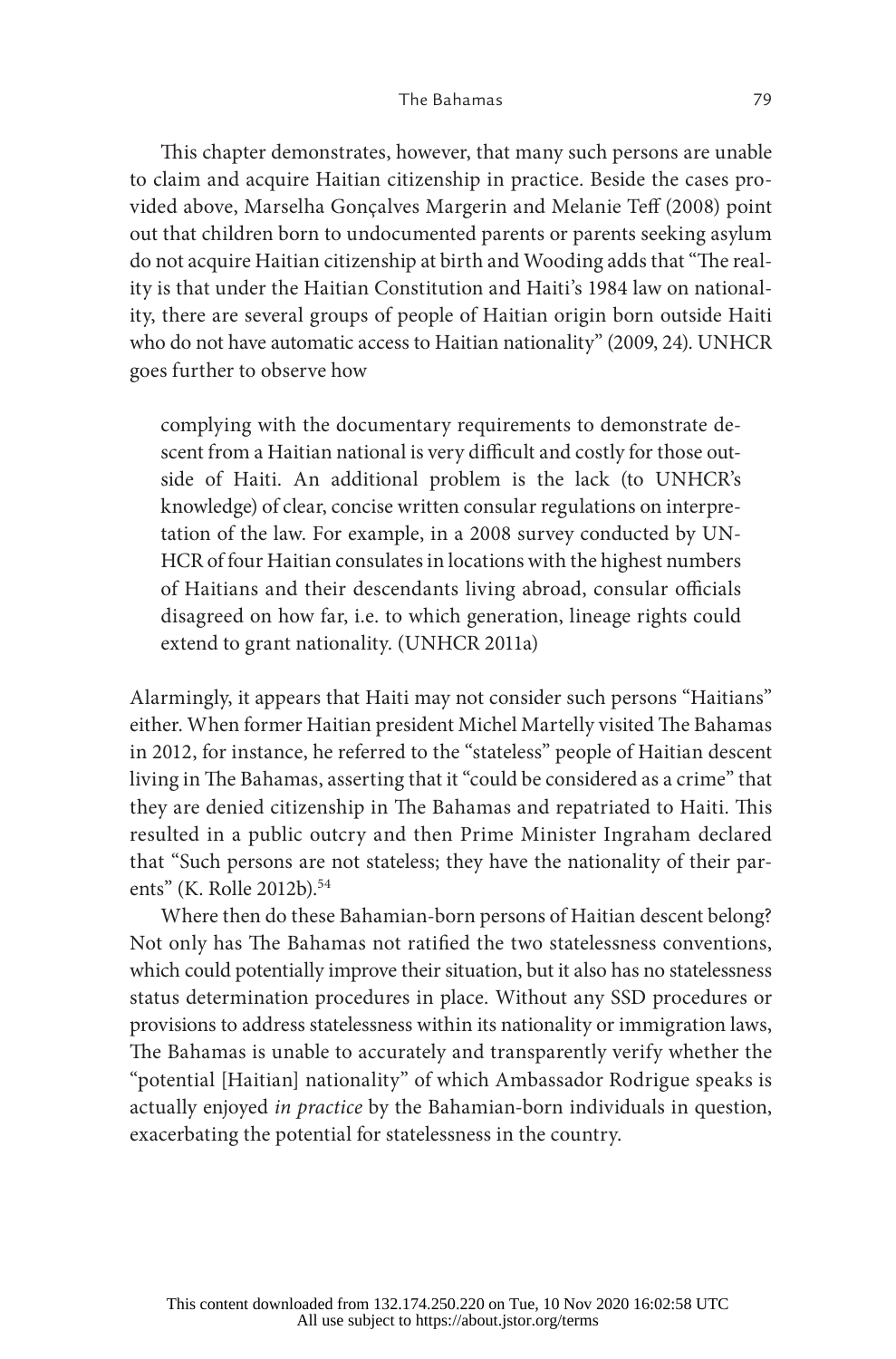Although no SSD procedures exist, the aforementioned MFA official affirms that "The Department [of Immigration] seeks confirmation of citizenship from the assumed country of citizenship in writing or by asking the individual to apply for a national passport."55 Based on the above testimony from the former Haitian official and the current ambassador, however, the Haitian Embassy cannot provide a Haitian passport or a written letter attesting to the nationality of those who either lack the requisite identity documents from Haiti or who cannot produce two Haitian witnesses to verify their Haitian nationality. It is thus not apparent that the Bahamian government's alleged reliance on written letters is sufficient for establishing the nationality of all persons born in The Bahamas of noncitizen parents.

Moreover, asking people "to apply for a national passport" as "confirmation" of their nationality is not proof that they are nationals. An application for a passport is not the same as actually possessing a passport as proof of citizenship. What happens to those individuals whose parents lack identifying nationality documents is thus unclear. Once again, it seems that the current operating procedures of the Bahamian government expose Bahamian-born persons of noncitizen parents to the risk of statelessness, the government's denial notwithstanding.

As Figure 5 illustrates, Bahamian-born children of Haitian descent are at a heightened risk of statelessness in the country through a combination of factors. Protection gaps in Bahamian law,<sup>56</sup> bureaucratic inefficiencies, obscure citizenship decision-making rules and practices, and the politicized nature of citizenship bestowal place them at risk of statelessness on the Bahamian side; while parental inability or refusal to obtain Haitian identity documents for themselves or their children place them at risk on the Haitian side. As former attorney-general Sears points out, "When someone has no evidence of another nationality, has never applied for a Haitian passport, has never had a Haitian passport . . . because they've never had any documentation to evidence a Haitian nationality . . . this is where the issue of statelessness comes in." Another former Bahamian government official similarly notes that

the social reality is that we have a very large number of persons in this society of Haitian extraction who have a very dubious status in The Bahamas; neither fish nor fowl. They don't qualify for Bahamian citizenship constitutionally and conversely there are issues as to whether they have retained Haitian citizenship. . . . In any case, there is a very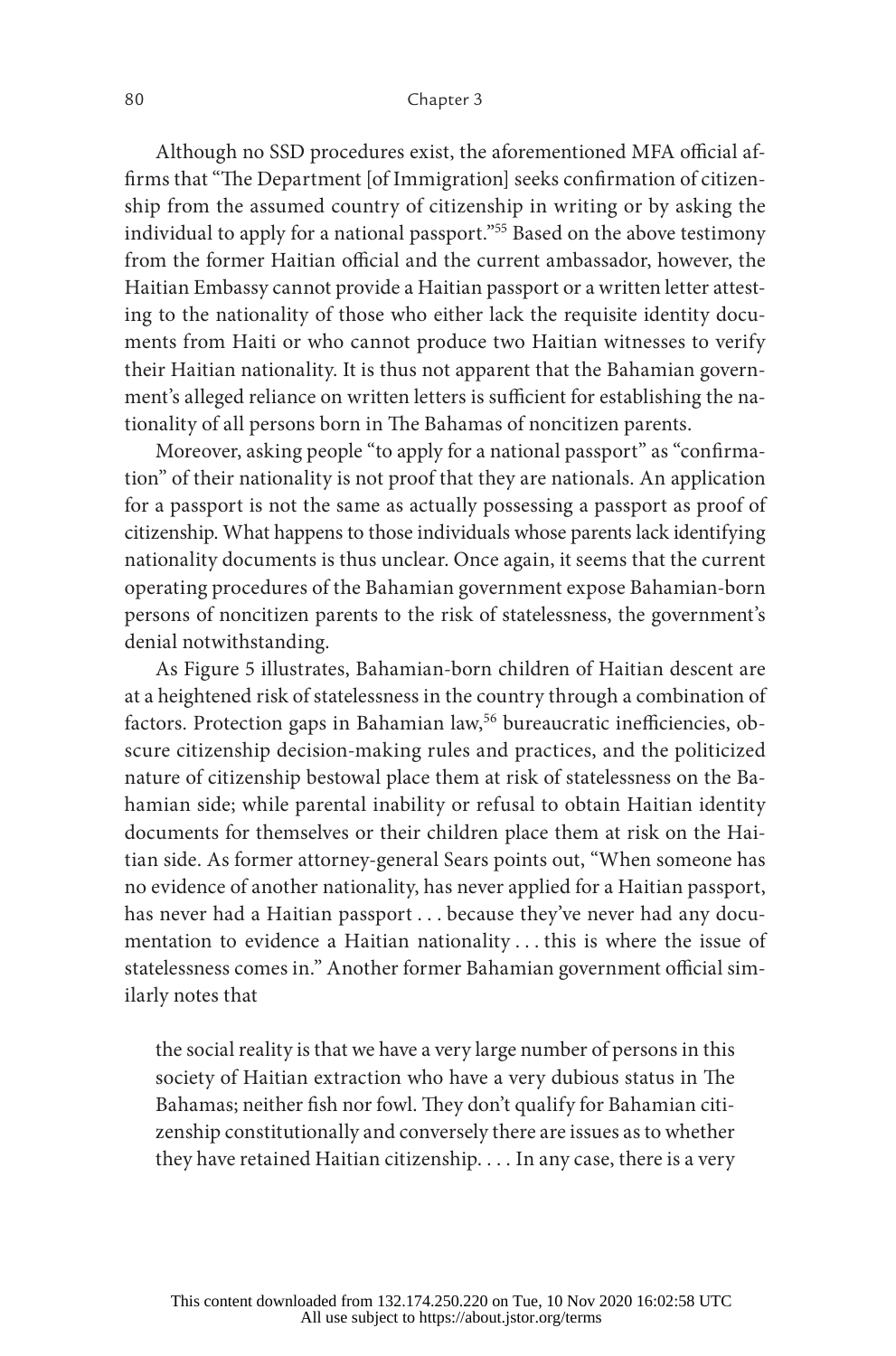

Figure 5. Risk factors for statelessness: Bahamas.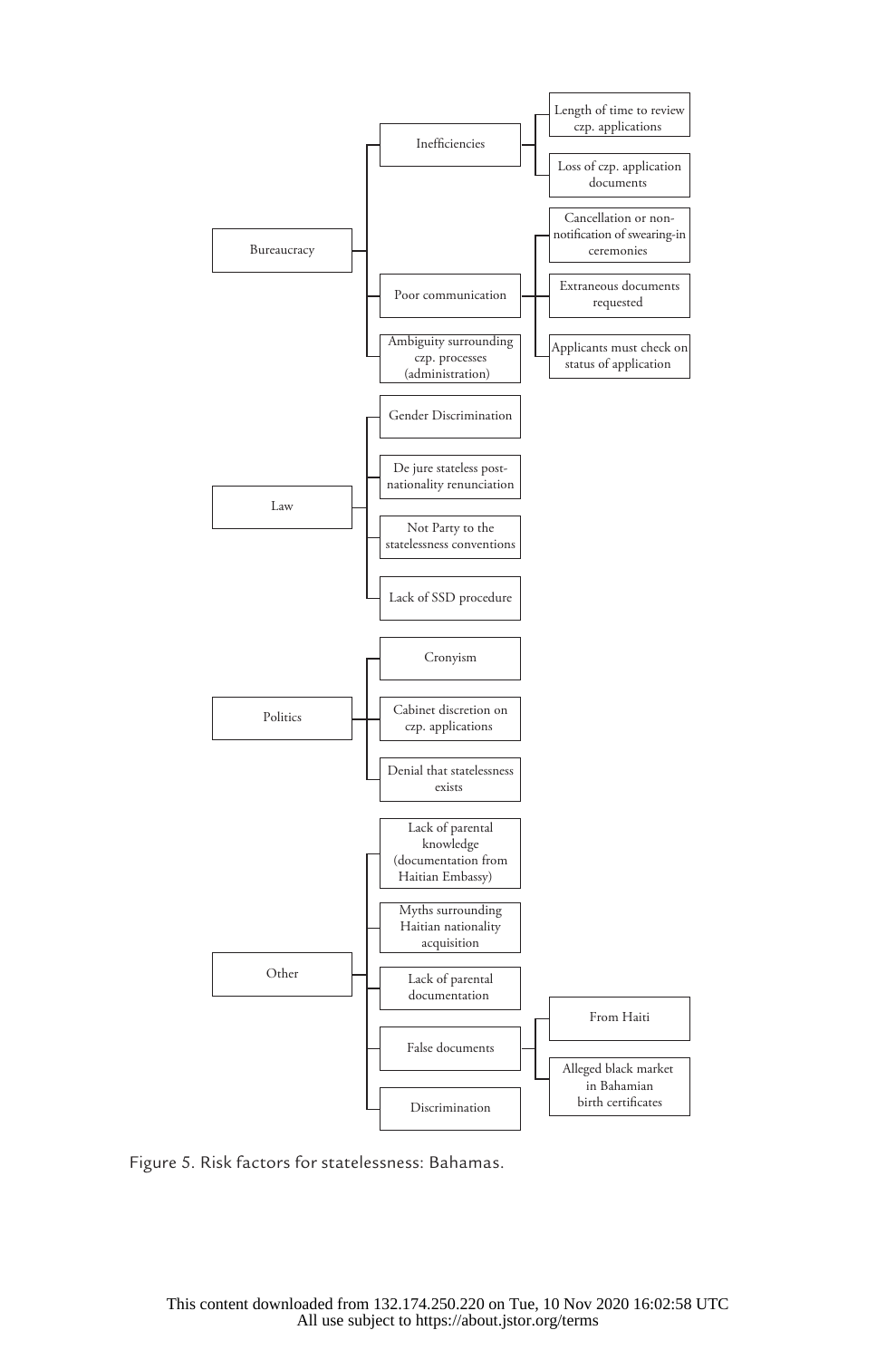great question as to whether we do not unwittingly have within our borders a very large number of people who may possibly be stateless or who may become stateless at a certain point in time.<sup>57</sup>

When these Bahamian-born persons are not relegated into liminality, they are—as explained above—assumed to be Haitian under Article 11 of the Haitian Constitution. In 2014, Bahamian authorities sought to make this assumption a reality by forcing Bahamian-born persons of Haitian descent to acquire Haitian nationality documents. When I interviewed participants of Haitian descent for my 2012 fieldwork, the Bahamian government had purportedly begun a practice of trying to make these individuals obtain "Haitian" nationality documents at a critical time in the Bahamian citizenship application process. According to Dumercy, the Bahamian government at the time was failing to renew travel documents at eighteen for those who had not gone to the Haitian Embassy to acquire Haitian identity documents. A travel document, which is a Bahamian-government issued Certificate of Identity, used to be issued to children born of noncitizen parents in The Bahamas. It was a crucial document that served as an ID and allowed children born of noncitizens on Bahamian soil to travel abroad and reenter The Bahamas as well. According to the MFA official,

The certificate of identity is issued at any age up to the 18th birthday. The expiry date therefore varies, and does not automatically expire on the 18th birthday. The last certificate of identity will be issued on the eighteenth birthday and is valid for five (5) years enabling the holder to remain in The Bahamas, and re-enter The Bahamas during the processing of the application for registration as a citizen.<sup>58</sup>

As Dumercy explains, however, it used to be that you could go to the Department of Immigration to get a letter stating that the travel document could be renewed at age eighteen. But "Now they stopped doing that." Instead, "what they're making the kids do" is "go and apply to the Haitian Embassy in Nassau . . . in order to get a valid ID." On November 1, 2014, Dumercy's account received corroboration when the Department of Immigration put into effect a new policy, which "*forces them* [noncitizens born on Bahamian soil] to apply for a passport from their parents' country of origin" (Robles 2015; italics added). As part of this new policy, Certificates of Identity are no longer issued to noncitizens born on the territory (Mitchell 2014). Dumercy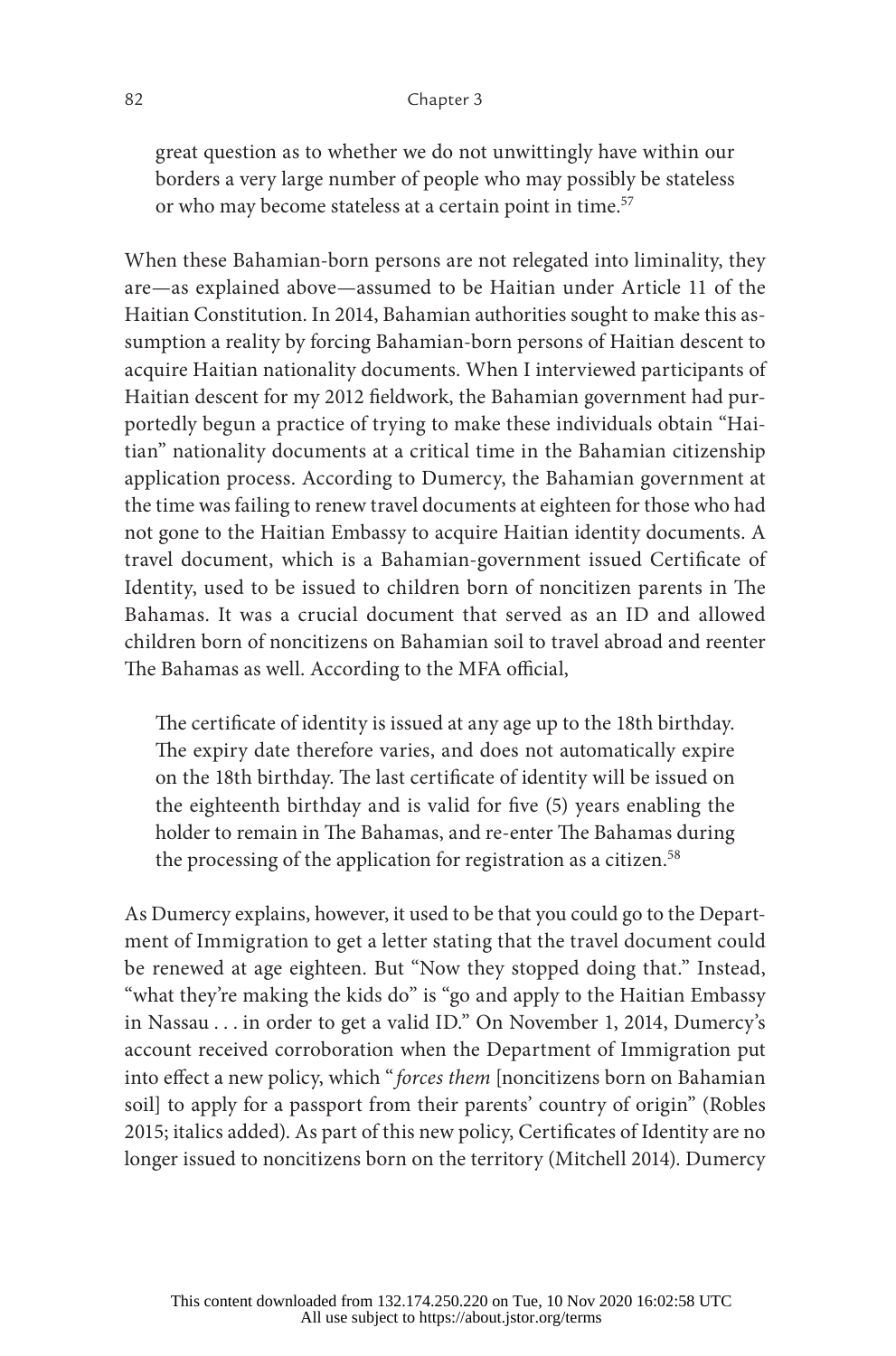is certainly right that the Bahamian government is "sending a mixed, confused message" if they are refusing to renew Bahamian-issued travel documents and forcing these Bahamian-born persons to acquire Haitian identity documents at eighteen. Age eighteen is, after all, when they can apply for Bahamian citizenship, as per Bahamian law.

# **Conclusion**

This chapter illustrates that determining who belongs where is no simple endeavor. It is not merely a matter of identifying whether an individual falls under a given state's law as one of its nationals. In order to establish whether a person's human right to a nationality is fulfilled in practice, we must examine the political practices and bureaucratic procedures of states to see how laws are implemented in reality. As this chapter shows, a large gap exists between what Haitian law says regarding the acquisition of Haitian nationality and what actually occurs in practice for those born of Haitian migrants in The Bahamas. The offspring of such migrants are exposed to statelessness because the country of their birth, The Bahamas, denies them citizenship for at least the first eighteen years of their life and because they do not possess nationality documents from the country of their parents' alleged nationality (Haiti).

While Bahamian government representatives claim that statelessness does not exist, I demonstrate in this chapter that de jure statelessness exists, especially during the Bahamian citizenship registration or naturalization process. Although the Ministry of Foreign Affairs official asserts that discrimination plays no role in engendering statelessness in The Bahamas, without publicly available data on the number of persons who are denied or granted Bahamian citizenship by national origin, we have no way of corroborating this statement. What is known, and what I illustrate in this chapter, is that the obscureness, arbitrariness, and politicization surrounding the grant of Bahamian citizenship provide ample cover for the government to defend a position of neutrality, even if the experiences of the Bahamian-born noncitizens demonstrate otherwise.

That the majority of study participants, both citizen and noncitizen, remark on the prevalence of Bahamian-born persons of Haitian descent among those at risk of statelessness also speaks to a problem of discrimination. As James Goldston points out, "Indirect discrimination—also known as de